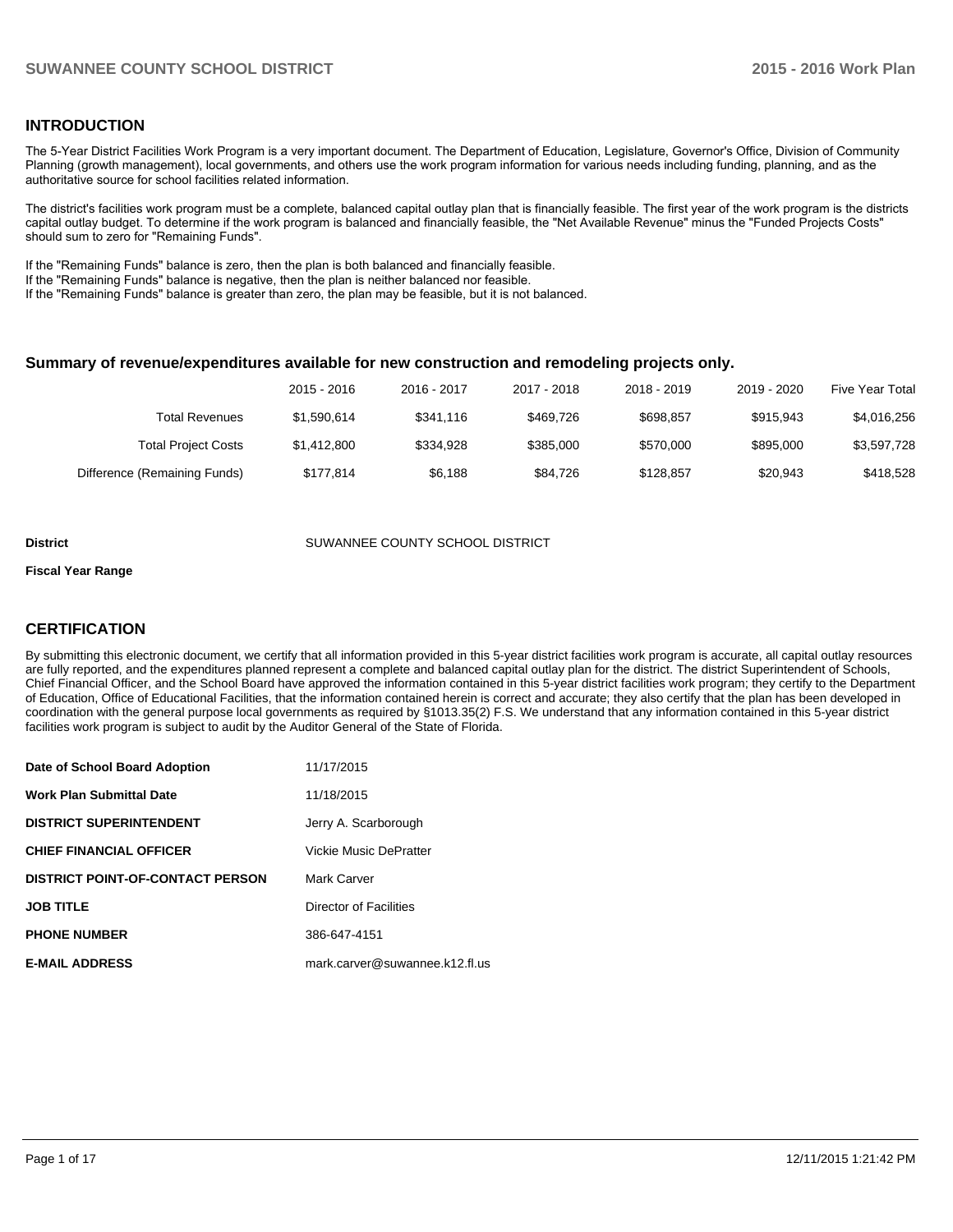# **Expenditures**

### **Expenditure for Maintenance, Repair and Renovation from 1.50-Mills and PECO**

Annually, prior to the adoption of the district school budget, each school board must prepare a tentative district facilities work program that includes a schedule of major repair and renovation projects necessary to maintain the educational and ancillary facilities of the district.

|                                  | Item                                                                                                                                                                                                                                                                                                            |           | 2016 - 2017<br>Projected | 2017 - 2018<br>Projected | 2018 - 2019<br>Projected | 2019 - 2020<br>Projected | <b>Total</b> |
|----------------------------------|-----------------------------------------------------------------------------------------------------------------------------------------------------------------------------------------------------------------------------------------------------------------------------------------------------------------|-----------|--------------------------|--------------------------|--------------------------|--------------------------|--------------|
| <b>HVAC</b>                      |                                                                                                                                                                                                                                                                                                                 | \$98,000  | \$87,000                 | \$87,000                 | \$87,000                 | \$87,000                 | \$446,000    |
| Locations:                       | ADMINISTRATIVE OFFICE, BRANFORD BUS GARAGE, BRANFORD ELEMENTARY, BRANFORD HIGH SCHOOL, SUWANNEE<br>ELEMENTARY, SUWANNEE INTERMEDIATE, SUWANNEE MIDDLE, SUWANNEE PRIMARY SCHOOL, SUWANNEE SENIOR HIGH,<br>SUWANNEE-HAMILTON AREA VOCATIONAL-TECHNICAL & ADLT, TRANSPORTATION & MAINTENANCE DEPARTMENT            |           |                          |                          |                          |                          |              |
| Flooring                         |                                                                                                                                                                                                                                                                                                                 | \$100.000 | \$100,000                | \$86,000                 | \$75,000                 | \$75,000                 | \$436,000    |
|                                  | Locations: ADMINISTRATIVE OFFICE, BRANFORD BUS GARAGE, BRANFORD ELEMENTARY, BRANFORD HIGH SCHOOL, SUWANNEE<br>ELEMENTARY, SUWANNEE INTERMEDIATE, SUWANNEE MIDDLE, SUWANNEE PRIMARY SCHOOL, SUWANNEE SENIOR HIGH,<br>SUWANNEE-HAMILTON AREA VOCATIONAL-TECHNICAL & ADLT, TRANSPORTATION & MAINTENANCE DEPARTMENT |           |                          |                          |                          |                          |              |
| Roofing                          |                                                                                                                                                                                                                                                                                                                 | \$0       | \$0                      | \$0                      | \$0                      | \$0                      | \$0          |
|                                  | Locations: No Locations for this expenditure.                                                                                                                                                                                                                                                                   |           |                          |                          |                          |                          |              |
| Safety to Life                   |                                                                                                                                                                                                                                                                                                                 | \$64,500  | \$56,000                 | \$55,000                 | \$51,500                 | \$52,000                 | \$279.000    |
| Locations:                       | ADMINISTRATIVE OFFICE, BRANFORD BUS GARAGE, BRANFORD ELEMENTARY, BRANFORD HIGH SCHOOL, SUWANNEE<br>ELEMENTARY, SUWANNEE INTERMEDIATE, SUWANNEE MIDDLE, SUWANNEE PRIMARY SCHOOL, SUWANNEE SENIOR HIGH,<br>SUWANNEE-HAMILTON AREA VOCATIONAL-TECHNICAL & ADLT, TRANSPORTATION & MAINTENANCE DEPARTMENT            |           |                          |                          |                          |                          |              |
| Fencing                          |                                                                                                                                                                                                                                                                                                                 | \$5.000   | \$5.000                  | \$5,000                  | \$5,000                  | \$5,000                  | \$25,000     |
|                                  | Locations: ADMINISTRATIVE OFFICE, BRANFORD BUS GARAGE, BRANFORD ELEMENTARY, BRANFORD HIGH SCHOOL, SUWANNEE<br>ELEMENTARY, SUWANNEE INTERMEDIATE, SUWANNEE MIDDLE, SUWANNEE PRIMARY SCHOOL, SUWANNEE SENIOR HIGH,<br>SUWANNEE-HAMILTON AREA VOCATIONAL-TECHNICAL & ADLT, TRANSPORTATION & MAINTENANCE DEPARTMENT |           |                          |                          |                          |                          |              |
| Parking                          |                                                                                                                                                                                                                                                                                                                 | \$0       | \$0                      | \$0                      | \$0                      | \$0                      | \$0          |
|                                  | Locations: No Locations for this expenditure.                                                                                                                                                                                                                                                                   |           |                          |                          |                          |                          |              |
| Electrical                       |                                                                                                                                                                                                                                                                                                                 | \$56,500  | \$50,000                 | \$50,000                 | \$15,000                 | \$15,000                 | \$186,500    |
| Locations:                       | ADMINISTRATIVE OFFICE, BRANFORD BUS GARAGE, BRANFORD ELEMENTARY, BRANFORD HIGH SCHOOL, SUWANNEE<br>ELEMENTARY, SUWANNEE INTERMEDIATE, SUWANNEE MIDDLE, SUWANNEE PRIMARY SCHOOL, SUWANNEE SENIOR HIGH,<br>SUWANNEE-HAMILTON AREA VOCATIONAL-TECHNICAL & ADLT, TRANSPORTATION & MAINTENANCE DEPARTMENT            |           |                          |                          |                          |                          |              |
| Fire Alarm                       |                                                                                                                                                                                                                                                                                                                 | \$26,000  | \$26,000                 | \$51,000                 | \$26,000                 | \$26,000                 | \$155,000    |
|                                  | Locations: ADMINISTRATIVE OFFICE, BRANFORD BUS GARAGE, BRANFORD ELEMENTARY, BRANFORD HIGH SCHOOL, SUWANNEE<br>ELEMENTARY, SUWANNEE INTERMEDIATE, SUWANNEE MIDDLE, SUWANNEE PRIMARY SCHOOL, SUWANNEE SENIOR HIGH,<br>SUWANNEE-HAMILTON AREA VOCATIONAL-TECHNICAL & ADLT, TRANSPORTATION & MAINTENANCE DEPARTMENT |           |                          |                          |                          |                          |              |
| Telephone/Intercom System        |                                                                                                                                                                                                                                                                                                                 | \$0       | \$0                      | \$0                      | \$0                      | \$0                      | \$0          |
|                                  | Locations: No Locations for this expenditure.                                                                                                                                                                                                                                                                   |           |                          |                          |                          |                          |              |
| <b>Closed Circuit Television</b> |                                                                                                                                                                                                                                                                                                                 | \$0       | \$0                      | \$0                      | \$0 <sub>1</sub>         | \$0                      | \$0          |
|                                  | Locations: No Locations for this expenditure.                                                                                                                                                                                                                                                                   |           |                          |                          |                          |                          |              |
| Paint                            |                                                                                                                                                                                                                                                                                                                 | \$0       | \$0                      | \$0                      | \$0                      | \$0                      | \$0          |
|                                  | Locations: No Locations for this expenditure.                                                                                                                                                                                                                                                                   |           |                          |                          |                          |                          |              |
| Maintenance/Repair               |                                                                                                                                                                                                                                                                                                                 | \$100,000 | \$100,000                | \$100,000                | \$100,000                | \$100,000                | \$500,000    |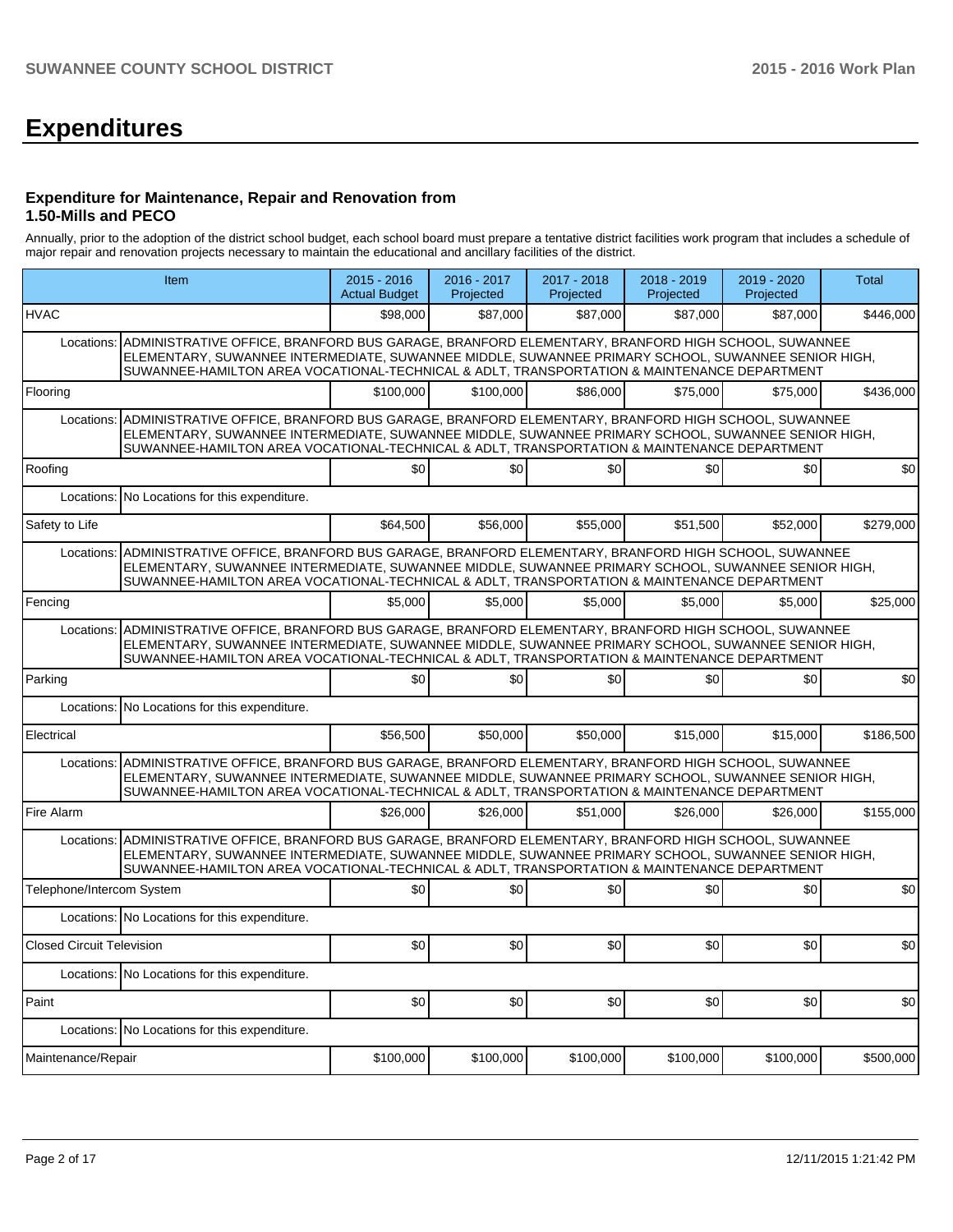Locations: ADMINISTRATIVE OFFICE, BRANFORD BUS GARAGE, BRANFORD ELEMENTARY, BRANFORD HIGH SCHOOL, SUWANNEE ELEMENTARY, SUWANNEE INTERMEDIATE, SUWANNEE MIDDLE, SUWANNEE PRIMARY SCHOOL, SUWANNEE SENIOR HIGH, SUWANNEE-HAMILTON AREA VOCATIONAL-TECHNICAL & ADLT, TRANSPORTATION & MAINTENANCE DEPARTMENT

|  | Sub<br>Total: | '450.000 | \$424,000 | $+000'$<br>\$434 | \$359,500 | \$360,000 | \$2.027.500 |
|--|---------------|----------|-----------|------------------|-----------|-----------|-------------|
|--|---------------|----------|-----------|------------------|-----------|-----------|-------------|

| PECO Maintenance Expenditures | \$139,200 | \$194,879 | \$216,603 | \$256,717 | \$277,381 | \$1,084,780 |
|-------------------------------|-----------|-----------|-----------|-----------|-----------|-------------|
| <b>1.50 Mill Sub Total: I</b> | \$596,900 | \$500,221 | \$488,497 | \$373,883 | \$353,719 | \$2,313,220 |

|                             | <b>Other Items</b>                                                                                                                                                                                                                                                                                             | 2015 - 2016<br><b>Actual Budget</b> | 2016 - 2017<br>Projected | 2017 - 2018<br>Projected | 2018 - 2019<br>Projected | 2019 - 2020<br>Projected | <b>Total</b> |  |
|-----------------------------|----------------------------------------------------------------------------------------------------------------------------------------------------------------------------------------------------------------------------------------------------------------------------------------------------------------|-------------------------------------|--------------------------|--------------------------|--------------------------|--------------------------|--------------|--|
| Paving, Milling's, Concrete |                                                                                                                                                                                                                                                                                                                | \$27,000                            | \$12,000                 | \$12,000                 | \$12,000                 | \$12,000                 | \$75,000     |  |
|                             | Locations ADMINISTRATIVE OFFICE, BRANFORD BUS GARAGE, BRANFORD ELEMENTARY, BRANFORD HIGH SCHOOL, SUWANNEE<br>ELEMENTARY, SUWANNEE INTERMEDIATE, SUWANNEE MIDDLE, SUWANNEE PRIMARY SCHOOL, SUWANNEE SENIOR HIGH,<br>SUWANNEE-HAMILTON AREA VOCATIONAL-TECHNICAL & ADLT, TRANSPORTATION & MAINTENANCE DEPARTMENT |                                     |                          |                          |                          |                          |              |  |
| Summer day labor            |                                                                                                                                                                                                                                                                                                                | \$25,000                            | \$25.000                 | \$25,000                 | \$25,000                 | \$25,000                 | \$125.000    |  |
|                             | Locations ADMINISTRATIVE OFFICE, BRANFORD BUS GARAGE, BRANFORD ELEMENTARY, BRANFORD HIGH SCHOOL, SUWANNEE<br>ELEMENTARY, SUWANNEE INTERMEDIATE, SUWANNEE MIDDLE, SUWANNEE PRIMARY SCHOOL, SUWANNEE SENIOR HIGH,<br>SUWANNEE-HAMILTON AREA VOCATIONAL-TECHNICAL & ADLT, TRANSPORTATION & MAINTENANCE DEPARTMENT |                                     |                          |                          |                          |                          |              |  |
| <b>Asbestos Abatement</b>   |                                                                                                                                                                                                                                                                                                                | \$25,000                            | \$25,000                 | \$25,000                 | \$25,000                 | \$25,000                 | \$125,000    |  |
|                             | Locations ADMINISTRATIVE OFFICE, BRANFORD BUS GARAGE, BRANFORD ELEMENTARY, BRANFORD HIGH SCHOOL, SUWANNEE<br>ELEMENTARY, SUWANNEE INTERMEDIATE, SUWANNEE MIDDLE, SUWANNEE PRIMARY SCHOOL, SUWANNEE SENIOR HIGH,<br>SUWANNEE-HAMILTON AREA VOCATIONAL-TECHNICAL & ADLT, TRANSPORTATION & MAINTENANCE DEPARTMENT |                                     |                          |                          |                          |                          |              |  |
| <b>Building Official</b>    |                                                                                                                                                                                                                                                                                                                | \$27.000                            | \$27,000                 | \$27.000                 | \$27,000                 | \$27,000                 | \$135,000    |  |
|                             | Locations ADMINISTRATIVE OFFICE, BRANFORD BUS GARAGE, BRANFORD ELEMENTARY, BRANFORD HIGH SCHOOL, SUWANNEE<br>ELEMENTARY, SUWANNEE INTERMEDIATE, SUWANNEE MIDDLE, SUWANNEE PRIMARY SCHOOL, SUWANNEE SENIOR HIGH,<br>SUWANNEE-HAMILTON AREA VOCATIONAL-TECHNICAL & ADLT, TRANSPORTATION & MAINTENANCE DEPARTMENT |                                     |                          |                          |                          |                          |              |  |
| Filter maintenance          |                                                                                                                                                                                                                                                                                                                | \$8,600                             | \$8,600                  | \$8,600                  | \$8,600                  | \$8,600                  | \$43,000     |  |
|                             | Locations SUWANNEE MIDDLE                                                                                                                                                                                                                                                                                      |                                     |                          |                          |                          |                          |              |  |
| Environmental               |                                                                                                                                                                                                                                                                                                                | \$4.000                             | \$4,000                  | \$4,000                  | \$4.000                  | \$4.000                  | \$20,000     |  |
|                             | Locations ADMINISTRATIVE OFFICE, BRANFORD BUS GARAGE, BRANFORD ELEMENTARY, BRANFORD HIGH SCHOOL, SUWANNEE<br>ELEMENTARY, SUWANNEE INTERMEDIATE, SUWANNEE MIDDLE, SUWANNEE PRIMARY SCHOOL, SUWANNEE SENIOR HIGH,<br>SUWANNEE-HAMILTON AREA VOCATIONAL-TECHNICAL & ADLT, TRANSPORTATION & MAINTENANCE DEPARTMENT |                                     |                          |                          |                          |                          |              |  |
| Security                    |                                                                                                                                                                                                                                                                                                                | \$76,000                            | \$76,000                 | \$76,000                 | \$76,000                 | \$76,000                 | \$380,000    |  |
|                             | Locations ADMINISTRATIVE OFFICE, BRANFORD BUS GARAGE, BRANFORD ELEMENTARY, BRANFORD HIGH SCHOOL, SUWANNEE<br>ELEMENTARY, SUWANNEE INTERMEDIATE, SUWANNEE MIDDLE, SUWANNEE PRIMARY SCHOOL, SUWANNEE SENIOR HIGH,<br>SUWANNEE-HAMILTON AREA VOCATIONAL-TECHNICAL & ADLT, TRANSPORTATION & MAINTENANCE DEPARTMENT |                                     |                          |                          |                          |                          |              |  |
| Ada Compliance              |                                                                                                                                                                                                                                                                                                                | \$7.500                             | \$7,500                  | \$7,500                  | \$7.500                  | \$7,500                  | \$37,500     |  |
|                             | Locations ADMINISTRATIVE OFFICE, BRANFORD BUS GARAGE, BRANFORD ELEMENTARY, BRANFORD HIGH SCHOOL, SUWANNEE<br>ELEMENTARY, SUWANNEE INTERMEDIATE, SUWANNEE MIDDLE, SUWANNEE PRIMARY SCHOOL, SUWANNEE SENIOR HIGH,<br>SUWANNEE-HAMILTON AREA VOCATIONAL-TECHNICAL & ADLT, TRANSPORTATION & MAINTENANCE DEPARTMENT |                                     |                          |                          |                          |                          |              |  |
| Plumbing                    |                                                                                                                                                                                                                                                                                                                | \$6,000                             | \$6,000                  | \$6,000                  | \$6.000                  | \$6,000                  | \$30.000     |  |
|                             | Locations ADMINISTRATIVE OFFICE, BRANFORD BUS GARAGE, BRANFORD ELEMENTARY, BRANFORD HIGH SCHOOL, SUWANNEE<br>ELEMENTARY, SUWANNEE INTERMEDIATE, SUWANNEE MIDDLE, SUWANNEE PRIMARY SCHOOL, SUWANNEE SENIOR HIGH,<br>SUWANNEE-HAMILTON AREA VOCATIONAL-TECHNICAL & ADLT, TRANSPORTATION & MAINTENANCE DEPARTMENT |                                     |                          |                          |                          |                          |              |  |
| Web Control Improvement     |                                                                                                                                                                                                                                                                                                                | \$16,000                            | \$16,000                 | \$16,000                 | \$16,000                 | \$16,000                 | \$80,000     |  |
|                             | Locations ADMINISTRATIVE OFFICE, BRANFORD BUS GARAGE, BRANFORD ELEMENTARY, BRANFORD HIGH SCHOOL, SUWANNEE<br>ELEMENTARY, SUWANNEE INTERMEDIATE, SUWANNEE MIDDLE, SUWANNEE PRIMARY SCHOOL, SUWANNEE SENIOR HIGH,<br>SUWANNEE-HAMILTON AREA VOCATIONAL-TECHNICAL & ADLT, TRANSPORTATION & MAINTENANCE DEPARTMENT |                                     |                          |                          |                          |                          |              |  |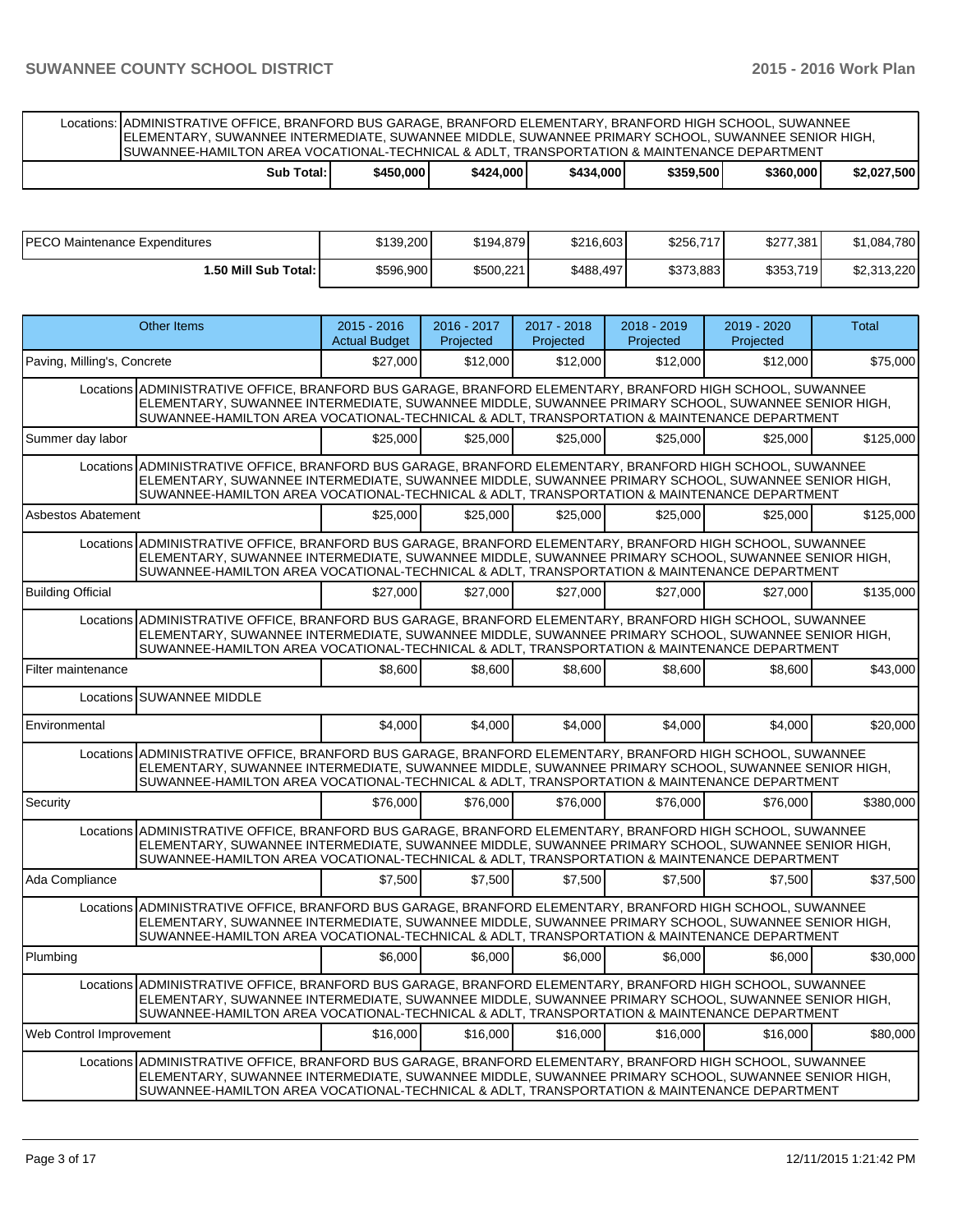| <b>Walls and Ceilings</b>                                                                                                                                                                                                                                                                                      |                                                                                                                                                                                                                                                                                                                | \$23,000 | \$23,000 | \$23,000 | \$23,000 | \$23,000 | \$115,000 |  |  |
|----------------------------------------------------------------------------------------------------------------------------------------------------------------------------------------------------------------------------------------------------------------------------------------------------------------|----------------------------------------------------------------------------------------------------------------------------------------------------------------------------------------------------------------------------------------------------------------------------------------------------------------|----------|----------|----------|----------|----------|-----------|--|--|
|                                                                                                                                                                                                                                                                                                                | Locations ADMINISTRATIVE OFFICE, BRANFORD BUS GARAGE, BRANFORD ELEMENTARY, BRANFORD HIGH SCHOOL, SUWANNEE<br>ELEMENTARY, SUWANNEE INTERMEDIATE, SUWANNEE MIDDLE, SUWANNEE PRIMARY SCHOOL, SUWANNEE SENIOR HIGH,<br>SUWANNEE-HAMILTON AREA VOCATIONAL-TECHNICAL & ADLT, TRANSPORTATION & MAINTENANCE DEPARTMENT |          |          |          |          |          |           |  |  |
| <b>IDoors and Hardware</b>                                                                                                                                                                                                                                                                                     |                                                                                                                                                                                                                                                                                                                | \$36,000 | \$36,000 | \$36,000 | \$36,000 | \$36,000 | \$180,000 |  |  |
|                                                                                                                                                                                                                                                                                                                | Locations ADMINISTRATIVE OFFICE, BRANFORD BUS GARAGE, BRANFORD ELEMENTARY, BRANFORD HIGH SCHOOL, SUWANNEE<br>ELEMENTARY, SUWANNEE INTERMEDIATE, SUWANNEE MIDDLE, SUWANNEE PRIMARY SCHOOL, SUWANNEE SENIOR HIGH,<br>SUWANNEE-HAMILTON AREA VOCATIONAL-TECHNICAL & ADLT. TRANSPORTATION & MAINTENANCE DEPARTMENT |          |          |          |          |          |           |  |  |
| Design and Engineering Fees                                                                                                                                                                                                                                                                                    |                                                                                                                                                                                                                                                                                                                | \$5,000  | \$5,000  | \$5,000  | \$5,000  | \$5,000  | \$25,000  |  |  |
| Locations ADMINISTRATIVE OFFICE, BRANFORD BUS GARAGE, BRANFORD ELEMENTARY, BRANFORD HIGH SCHOOL, SUWANNEE<br>ELEMENTARY, SUWANNEE INTERMEDIATE, SUWANNEE MIDDLE, SUWANNEE PRIMARY SCHOOL, SUWANNEE SENIOR HIGH,<br>SUWANNEE-HAMILTON AREA VOCATIONAL-TECHNICAL & ADLT, TRANSPORTATION & MAINTENANCE DEPARTMENT |                                                                                                                                                                                                                                                                                                                |          |          |          |          |          |           |  |  |
|                                                                                                                                                                                                                                                                                                                | \$695,100<br>\$705,100<br>\$631,100<br>\$736,100<br>\$630,600<br>\$3,398,000<br>Total:                                                                                                                                                                                                                         |          |          |          |          |          |           |  |  |

# **Local 1.50 Mill Expenditure For Maintenance, Repair and Renovation**

Anticipated expenditures expected from local funding sources over the years covered by the current work plan.

| Item                                                         | $2015 - 2016$<br><b>Actual Budget</b> | 2016 - 2017<br>Projected | 2017 - 2018<br>Projected | 2018 - 2019<br>Projected | $2019 - 2020$<br>Projected | <b>Total</b> |
|--------------------------------------------------------------|---------------------------------------|--------------------------|--------------------------|--------------------------|----------------------------|--------------|
| Remaining Maint and Repair from 1.5 Mills                    | \$596,900                             | \$500,221                | \$488,497                | \$373,883                | \$353,719                  | \$2,313,220  |
| Maintenance/Repair Salaries                                  | \$0                                   | \$0                      | \$0                      | \$0                      | \$0                        | \$0          |
| <b>School Bus Purchases</b>                                  | \$450,000                             | \$450,000                | \$450,000                | \$450,000                | \$450,000                  | \$2,250,000  |
| <b>Other Vehicle Purchases</b>                               | \$75,000                              | \$75,000                 | \$75,000                 | \$75,000                 | \$75,000                   | \$375,000    |
| Capital Outlay Equipment                                     | \$150,000                             | \$150,000                | \$150,000                | \$150,000                | \$150,000                  | \$750,000    |
| Rent/Lease Payments                                          | \$0                                   | \$0                      | \$0                      | \$0                      | \$0                        | \$0          |
| <b>COP Debt Service</b>                                      | \$0                                   | \$0                      | \$0                      | \$0                      | \$0                        | \$0          |
| Rent/Lease Relocatables                                      | \$13,200                              | \$13,200                 | \$13,200                 | \$13,200                 | \$13,200                   | \$66,000     |
| <b>Environmental Problems</b>                                | \$0                                   | \$0                      | \$0                      | \$0                      | \$0                        | \$0          |
| s.1011.14 Debt Service                                       | \$72,000                              | \$72,000                 | \$72,000                 | \$72,000                 | \$0                        | \$288,000    |
| <b>Special Facilities Construction Account</b>               | \$0                                   | \$0                      | \$0                      | \$0                      | \$0                        | \$0          |
| Premiums for Property Casualty Insurance - 1011.71<br>(4a,b) | \$280,000                             | \$280,000                | \$280,000                | \$280,000                | \$280,000                  | \$1,400,000  |
| Qualified School Construction Bonds (QSCB)                   | \$0                                   | \$0                      | \$0                      | \$0                      | \$0                        | \$0          |
| Qualified Zone Academy Bonds (QZAB)                          | \$130,635                             | \$130,635                | \$130,635                | \$130,635                | \$130,635                  | \$653,175    |
| Network/Information Technology Capital Upgrades              | \$112,500                             | \$112,500                | \$112,500                | \$112,500                | \$112,500                  | \$562,500    |
| School Site Capital Outlay                                   | \$80,000                              | \$80,000                 | \$80,000                 | \$80,000                 | \$80,000                   | \$400,000    |
| Information Technology Capital Outlay                        | \$312,500                             | \$312,500                | \$312,500                | \$312,500                | \$312,500                  | \$1,562,500  |
| <b>Local Expenditure Totals:</b>                             | \$2,272,735                           | \$2,176,056              | \$2,164,332              | \$2,049,718              | \$1,957,554                | \$10,620,395 |

# **Revenue**

# **1.50 Mill Revenue Source**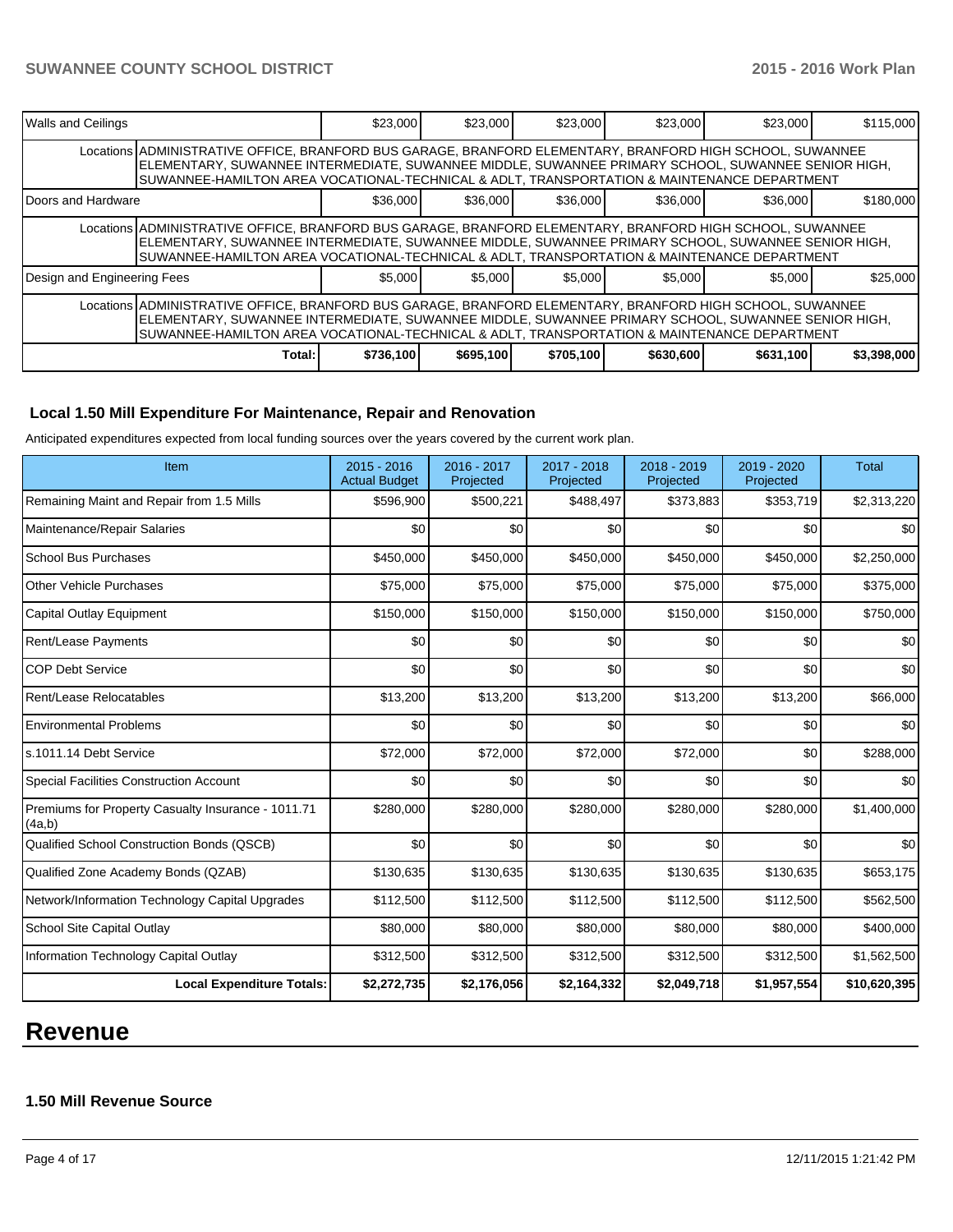Schedule of Estimated Capital Outlay Revenue from each currently approved source which is estimated to be available for expenditures on the projects included in the tentative district facilities work program. All amounts are NET after considering carryover balances, interest earned, new COP's, 1011.14 and 1011.15 loans, etc. Districts cannot use 1.5-Mill funds for salaries except for those explicitly associated with maintenance/repair projects. (1011.71 (5), F.S.)

| Item                                                                              | Fund | $2015 - 2016$<br><b>Actual Value</b> | 2016 - 2017<br>Projected | 2017 - 2018<br>Projected | 2018 - 2019<br>Projected | 2019 - 2020<br>Projected | <b>Total</b>    |
|-----------------------------------------------------------------------------------|------|--------------------------------------|--------------------------|--------------------------|--------------------------|--------------------------|-----------------|
| (1) Non-exempt property<br>assessed valuation                                     |      | \$1,645,867,094                      | \$1,715,237,175          | \$1,796,408,560          | \$1,875,934,353          | \$1,962,685,377          | \$8,996,132,559 |
| (2) The Millege projected for<br>discretionary capital outlay per<br>ls.1011.71   |      | 1.50                                 | 1.50                     | 1.50                     | 1.50                     | 1.50                     |                 |
| (3) Full value of the 1.50-Mill<br>discretionary capital outlay per<br>ls.1011.71 |      | \$2,765,057                          | \$2,881,598              | \$3,017,966              | \$3,151,570              | \$3,297,311              | \$15,113,502    |
| (4) Value of the portion of the 1.50<br>-Mill ACTUALLY levied                     | 370  | \$2,370,049                          | \$2,469,942              | \$2,586,828              | \$2,701,345              | \$2,826,267              | \$12,954,431    |
| $(5)$ Difference of lines (3) and (4)                                             |      | \$395,008                            | \$411,656                | \$431,138                | \$450,225                | \$471,044                | \$2,159,071     |

# **PECO Revenue Source**

The figure in the row designated "PECO Maintenance" will be subtracted from funds available for new construction because PECO maintenance dollars cannot be used for new construction.

| Item                                  | Fund | $2015 - 2016$<br><b>Actual Budget</b> | $2016 - 2017$<br>Projected | 2017 - 2018<br>Projected | $2018 - 2019$<br>Projected | $2019 - 2020$<br>Projected | <b>Total</b> |
|---------------------------------------|------|---------------------------------------|----------------------------|--------------------------|----------------------------|----------------------------|--------------|
| <b>IPECO New Construction</b>         | 340  | \$O I                                 | \$0                        | \$0                      | \$0 <sub>0</sub>           | \$0                        | \$0          |
| <b>IPECO Maintenance Expenditures</b> |      | \$139.200                             | \$194.879                  | \$216,603                | \$256,717                  | \$277.381                  | \$1,084,780  |
|                                       |      | \$139,200                             | \$194.879                  | \$216,603                | \$256.717                  | \$277.381                  | \$1,084,780  |

### **CO & DS Revenue Source**

Revenue from Capital Outlay and Debt Service funds.

| Item                                              | Fund | $2015 - 2016$<br><b>Actual Budget</b> | 2016 - 2017<br>Projected | 2017 - 2018<br>Projected | $2018 - 2019$<br>Projected | $2019 - 2020$<br>Projected | Total     |
|---------------------------------------------------|------|---------------------------------------|--------------------------|--------------------------|----------------------------|----------------------------|-----------|
| CO & DS Cash Flow-through<br><b>I</b> Distributed | 360  | \$42,257                              | \$42,257                 | \$42.257                 | \$42.257                   | \$42.257                   | \$211,285 |
| ICO & DS Interest on<br>Undistributed CO          | 360  | \$1,473                               | \$1,473                  | \$1,473                  | \$1.473                    | \$1,473                    | \$7,365   |
|                                                   |      | \$43,730                              | \$43,730                 | \$43,730                 | \$43,730                   | \$43,730                   | \$218,650 |

### **Fair Share Revenue Source**

All legally binding commitments for proportionate fair-share mitigation for impacts on public school facilities must be included in the 5-year district work program.

Nothing reported for this section.

### **Sales Surtax Referendum**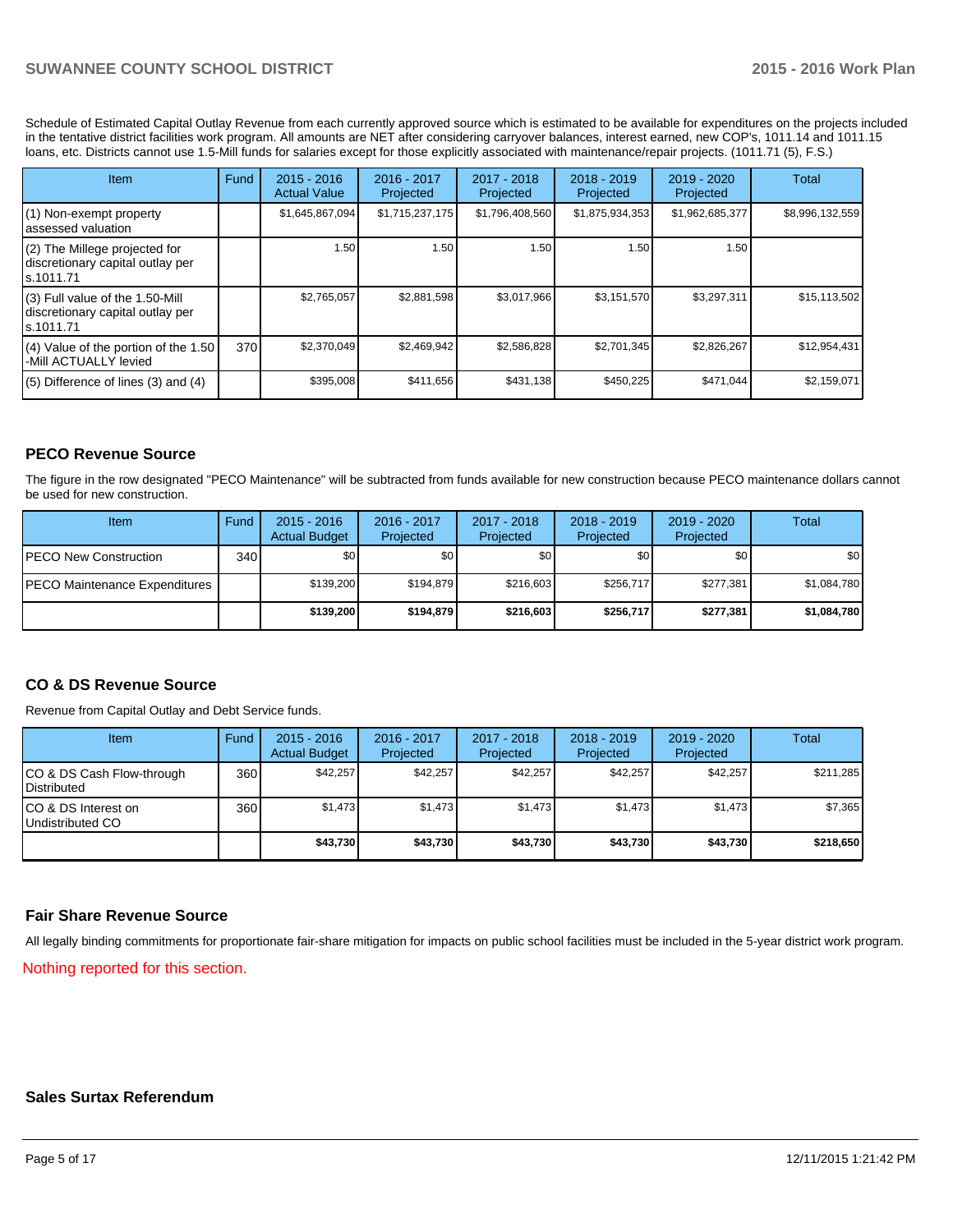Specific information about any referendum for a 1-cent or ½-cent surtax referendum during the previous year.

**Did the school district hold a surtax referendum during the past fiscal year 2014 - 2015?**

No

# **Additional Revenue Source**

Any additional revenue sources

| Item                                                                                                                      | 2015 - 2016<br><b>Actual Value</b> | 2016 - 2017<br>Projected | 2017 - 2018<br>Projected | 2018 - 2019<br>Projected | 2019 - 2020<br>Projected | <b>Total</b> |
|---------------------------------------------------------------------------------------------------------------------------|------------------------------------|--------------------------|--------------------------|--------------------------|--------------------------|--------------|
| Proceeds from a s.1011.14/15 F.S. Loans                                                                                   | \$0                                | \$0                      | \$0                      | \$0                      | \$0                      | \$0          |
| District Bonds - Voted local bond<br>referendum proceeds per s.9, Art VII<br><b>State Constitution</b>                    | \$0                                | \$0                      | \$0                      | \$0                      | \$0                      | \$0          |
| Proceeds from Special Act Bonds                                                                                           | \$0                                | \$0                      | \$0                      | \$0                      | \$0                      | \$0          |
| Estimated Revenue from CO & DS Bond<br>Sale                                                                               | \$0                                | \$0                      | \$0                      | \$0                      | \$0                      | \$0          |
| Proceeds from Voted Capital<br>Improvements millage                                                                       | \$0                                | \$0                      | \$0                      | \$0                      | \$0                      | \$0          |
| Other Revenue for Other Capital Projects                                                                                  | \$0                                | \$0                      | \$0                      | \$0                      | \$0                      | \$0          |
| Proceeds from 1/2 cent sales surtax<br>authorized by school board                                                         | \$0                                | \$0                      | \$0                      | \$0                      | \$0                      | \$0          |
| Proceeds from local governmental<br>infrastructure sales surtax                                                           | \$0                                | \$0                      | \$0                      | \$0                      | \$0                      | \$0          |
| Proceeds from Certificates of<br>Participation (COP's) Sale                                                               | \$0                                | \$0                      | \$0                      | \$0                      | \$0                      | \$0          |
| Classrooms First Bond proceeds amount<br>authorized in FY 1997-98                                                         | \$0                                | \$0                      | \$0                      | \$0                      | \$0                      | \$0          |
| Classrooms for Kids                                                                                                       | \$0                                | \$0                      | \$0                      | \$0                      | \$0                      | \$0          |
| <b>District Equity Recognition</b>                                                                                        | \$0                                | \$0                      | \$0                      | \$0                      | \$0                      | \$0          |
| <b>Federal Grants</b>                                                                                                     | \$0                                | \$0                      | \$0                      | \$0                      | \$0                      | \$0          |
| Proportionate share mitigation (actual<br>cash revenue only, not in kind donations)                                       | \$0                                | \$0                      | \$0                      | \$0                      | \$0                      | \$0          |
| Impact fees received                                                                                                      | \$0                                | \$0                      | \$0                      | \$0                      | \$0                      | \$0          |
| Private donations                                                                                                         | \$0                                | \$0                      | \$0                      | \$0                      | \$0                      | \$0          |
| Grants from local governments or not-for-<br>profit organizations                                                         | \$0                                | \$0                      | \$0                      | \$0                      | \$0                      | \$0          |
| Interest, Including Profit On Investment                                                                                  | \$3,500                            | \$3,500                  | \$3,500                  | \$3,500                  | \$3,500                  | \$17,500     |
| Revenue from Bonds pledging proceeds<br>from 1 cent or 1/2 cent Sales Surtax                                              | \$0                                | \$0                      | \$0                      | \$0                      | \$0                      | \$0          |
| <b>Total Fund Balance Carried Forward</b>                                                                                 | \$1,446,070                        | \$0                      | \$0                      | \$0                      | \$0                      | \$1,446,070  |
| General Capital Outlay Obligated Fund<br><b>Balance Carried Forward From Total</b><br><b>Fund Balance Carried Forward</b> | \$0                                | \$0                      | \$0                      | \$0                      | \$0                      | \$0          |
| <b>Special Facilities Construction Account</b>                                                                            | \$0                                | \$0                      | \$0                      | \$0                      | \$0                      | \$0          |
| One Cent - 1/2 Cent Sales Surtax Debt<br>Service From Total Fund Balance Carried<br>Forward                               | \$0                                | \$0                      | \$0                      | \$0                      | \$0                      | \$0          |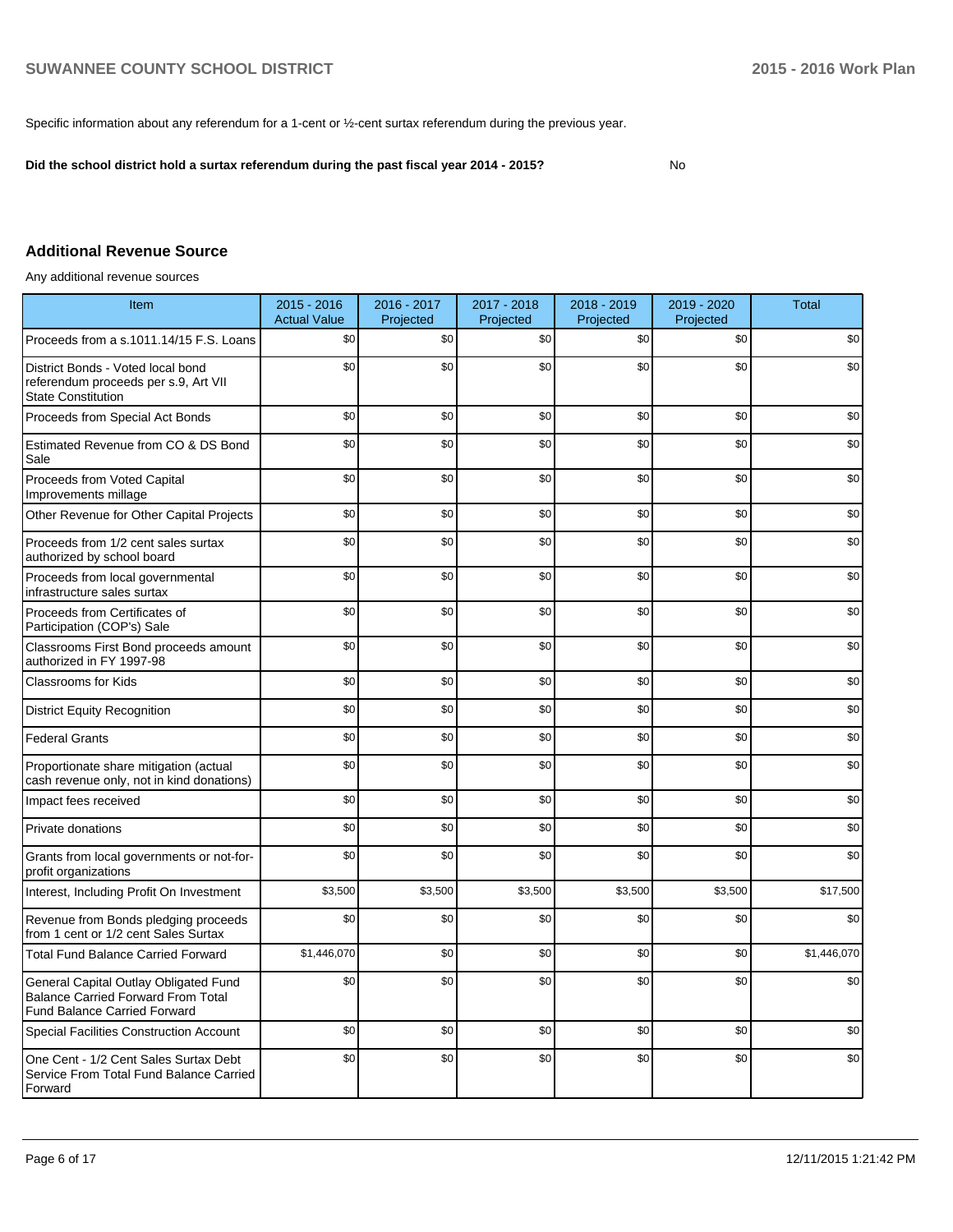| Capital Outlay Projects Funds Balance<br><b>ICarried Forward From Total Fund</b><br><b>Balance Carried Forward</b> | \$O I       | \$0     | \$0     | \$0     | \$0     | \$0 <sub>1</sub> |
|--------------------------------------------------------------------------------------------------------------------|-------------|---------|---------|---------|---------|------------------|
| Subtotal I                                                                                                         | \$1,449,570 | \$3,500 | \$3.500 | \$3,500 | \$3,500 | \$1,463,570      |

# **Total Revenue Summary**

| <b>Item Name</b>                                           | $2015 - 2016$<br><b>Budget</b> | $2016 - 2017$<br>Projected | $2017 - 2018$<br>Projected | $2018 - 2019$<br>Projected | $2019 - 2020$<br>Projected | <b>Five Year Total</b> |
|------------------------------------------------------------|--------------------------------|----------------------------|----------------------------|----------------------------|----------------------------|------------------------|
| Local 1.5 Mill Discretionary Capital Outlay<br>l Revenue   | \$2,370,049                    | \$2,469,942                | \$2,586,828                | \$2,701,345                | \$2,826,267                | \$12,954,431           |
| PECO and 1.5 Mill Maint and Other 1.5<br>Mill Expenditures | (\$2,272,735)                  | (\$2,176,056)              | (\$2,164,332)              | (\$2,049,718)              | (\$1,957,554)              | (\$10,620,395)         |
| IPECO Maintenance Revenue                                  | \$139,200                      | \$194.879                  | \$216.603                  | \$256.717                  | \$277,381                  | \$1,084,780            |
| <b>Available 1.50 Mill for New</b><br><b>Construction</b>  | \$97,314                       | \$293,886                  | \$422.496                  | \$651,627                  | \$868,713                  | \$2,334,036            |

| <b>Item Name</b>                      | $2015 - 2016$<br><b>Budget</b> | 2016 - 2017<br>Projected | 2017 - 2018<br>Projected | $2018 - 2019$<br>Projected | $2019 - 2020$<br>Projected | <b>Five Year Total</b> |
|---------------------------------------|--------------------------------|--------------------------|--------------------------|----------------------------|----------------------------|------------------------|
| ICO & DS Revenue                      | \$43,730                       | \$43,730                 | \$43,730                 | \$43,730                   | \$43,730                   | \$218,650              |
| <b>IPECO New Construction Revenue</b> | \$0                            | \$0                      | \$0                      | \$0                        | \$0                        | \$0                    |
| IOther/Additional Revenue             | \$1,449,570                    | \$3,500                  | \$3,500                  | \$3,500                    | \$3,500                    | \$1,463,570            |
| <b>Total Additional Revenuel</b>      | \$1,493,300                    | \$47,230                 | \$47,230                 | \$47,230                   | \$47,230                   | \$1,682,220            |
| Total Available Revenue               | \$1,590,614                    | \$341,116                | \$469.726                | \$698.857                  | \$915.943                  | \$4,016,256            |

# **Project Schedules**

# **Capacity Project Schedules**

A schedule of capital outlay projects necessary to ensure the availability of satisfactory classrooms for the projected student enrollment in K-12 programs.

| <b>Project Description</b>                                                      | Location                                                                          |                          | $2015 - 2016$ | 2016 - 2017      | 2017 - 2018 | $2018 - 2019$ | $2019 - 2020$ | <b>Total</b> | Funded |
|---------------------------------------------------------------------------------|-----------------------------------------------------------------------------------|--------------------------|---------------|------------------|-------------|---------------|---------------|--------------|--------|
| Secure professional<br>sevices to design<br>remodel of Radio<br>Shack building. | SUWANNEE-<br><b>HAMILTON AREA</b><br>VOCATIONAL-<br><b>TECHNICAL &amp; ADLT I</b> | Planned<br>Cost:         | \$30,000      | \$0 <sub>0</sub> | \$0         | \$0           | \$0           | \$30,000 Yes |        |
|                                                                                 |                                                                                   | <b>Student Stations:</b> | 52            |                  |             |               |               | 52           |        |
|                                                                                 | Total Classrooms:                                                                 |                          |               |                  |             |               |               |              |        |
|                                                                                 |                                                                                   | Gross Sq Ft:             | 22.940        |                  |             |               |               | 22,940       |        |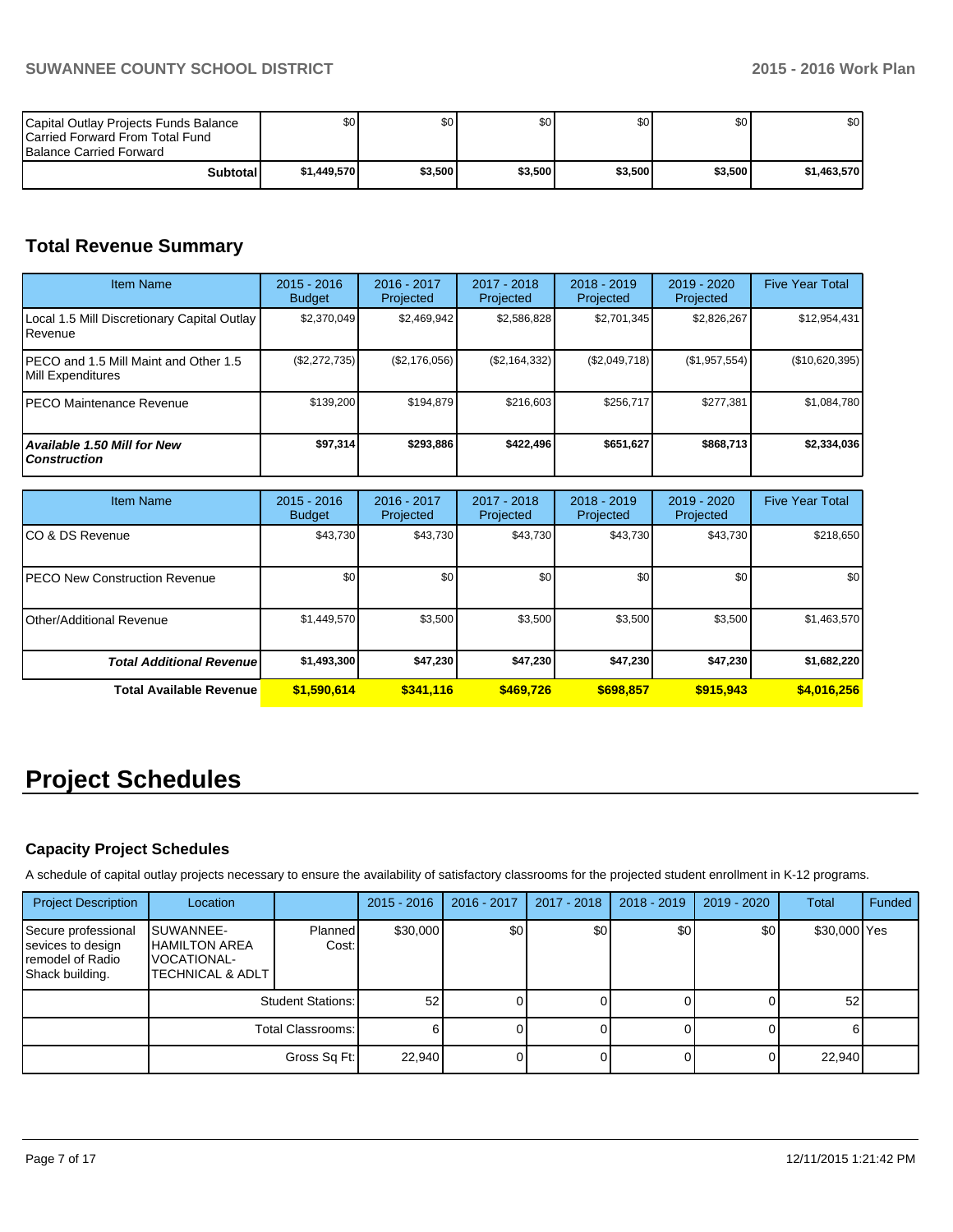| Construction of<br>Health Ed Faciltiy<br>recommended in<br>plant survey.                                                                                                                 | SUWANNEE-<br><b>HAMILTON AREA</b><br>VOCATIONAL-<br>TECHNICAL & ADLT            | Planned<br>Cost:         | \$0         | \$3,826,383    | \$0            | \$0            | \$0            | \$3,826,383 No |  |
|------------------------------------------------------------------------------------------------------------------------------------------------------------------------------------------|---------------------------------------------------------------------------------|--------------------------|-------------|----------------|----------------|----------------|----------------|----------------|--|
|                                                                                                                                                                                          |                                                                                 | <b>Student Stations:</b> | $\pmb{0}$   | 127            | $\pmb{0}$      | $\mathbf 0$    | $\overline{0}$ | 127            |  |
|                                                                                                                                                                                          |                                                                                 | <b>Total Classrooms:</b> | $\mathbf 0$ | $\mathbf 0$    | $\pmb{0}$      | $\mathbf 0$    | $\mathbf 0$    | 0              |  |
|                                                                                                                                                                                          | Gross Sq Ft:                                                                    |                          | $\mathbf 0$ | 22,940         | $\mathbf 0$    | $\mathbf 0$    | $\mathbf 0$    | 22,940         |  |
| <b>Remodel Science</b><br><b>Technology Building</b><br>11 to create 4 rooms;<br>adds 66 student<br>stations. Secure<br>professional services<br>of architect to design<br>this project. | <b>BRANFORD HIGH</b><br><b>SCHOOL</b>                                           | Planned<br>Cost:         | \$280,800   | \$0            | \$0            | \$0            | \$0            | \$280,800 Yes  |  |
|                                                                                                                                                                                          |                                                                                 | <b>Student Stations:</b> | 66          | $\mathbf 0$    | $\pmb{0}$      | $\mathbf 0$    | $\mathbf 0$    | 66             |  |
|                                                                                                                                                                                          |                                                                                 | <b>Total Classrooms:</b> | 4           | $\mathbf 0$    | $\mathbf 0$    | $\overline{0}$ | $\mathbf 0$    | 4              |  |
|                                                                                                                                                                                          |                                                                                 | Gross Sq Ft:             | 2,700       | $\mathbf 0$    | $\mathbf 0$    | $\Omega$       | $\mathbf 0$    | 2,700          |  |
| Remodel building 6,<br>Ag building room<br>$001 - 010$                                                                                                                                   | <b>BRANFORD HIGH</b><br><b>SCHOOL</b>                                           | Planned<br>Cost:         | \$0         | \$0            | \$0            | \$614,125      | \$0            | \$614,125 No   |  |
|                                                                                                                                                                                          |                                                                                 | <b>Student Stations:</b> | $\pmb{0}$   | $\mathbf 0$    | $\mathbf 0$    | $-42$          | $\mathbf 0$    | $-42$          |  |
|                                                                                                                                                                                          |                                                                                 | <b>Total Classrooms:</b> | $\pmb{0}$   | $\overline{0}$ | $\overline{0}$ | $\overline{2}$ | $\mathbf 0$    | $\overline{2}$ |  |
|                                                                                                                                                                                          |                                                                                 | Gross Sq Ft:             | $\mathbf 0$ | $\mathbf 0$    | $\mathbf 0$    | 4,913          | $\mathbf 0$    | 4,913          |  |
| Remodeling and<br>renovation of building<br>5,9,99&1 after<br>construction of<br>Health Ed Faciltiy                                                                                      | SUWANNEE-<br><b>HAMILTON AREA</b><br>VOCATIONAL-<br><b>TECHNICAL &amp; ADLT</b> | Planned<br>Cost:         | \$0         | \$0            | \$1,351,832    | \$0            | \$0            | \$1,351,832 No |  |
|                                                                                                                                                                                          |                                                                                 | <b>Student Stations:</b> | $\mathbf 0$ | $\mathbf 0$    | $\mathbf 0$    | $\overline{0}$ | $\mathbf 0$    | $\overline{0}$ |  |
|                                                                                                                                                                                          |                                                                                 | <b>Total Classrooms:</b> | $\mathsf 0$ | $\overline{0}$ | $\mathbf{0}$   | $\overline{0}$ | $\mathbf 0$    | $\Omega$       |  |
|                                                                                                                                                                                          |                                                                                 | Gross Sq Ft:             | $\mathbf 0$ | $\overline{0}$ | 11,616         | $\overline{0}$ | $\mathbf 0$    | 11,616         |  |
|                                                                                                                                                                                          |                                                                                 | <b>Planned Cost:</b>     | \$310,800   | \$3,826,383    | \$1,351,832    | \$614,125      | \$0            | \$6,103,140    |  |
|                                                                                                                                                                                          |                                                                                 | <b>Student Stations:</b> | 118         | 127            | 0              | -42            | $\bf{0}$       | 203            |  |
|                                                                                                                                                                                          |                                                                                 | <b>Total Classrooms:</b> | 10          | $\bf{0}$       | $\bf{0}$       | $\overline{2}$ | $\mathbf{0}$   | 12             |  |

# **Other Project Schedules**

Major renovations, remodeling, and additions of capital outlay projects that do not add capacity to schools.

| <b>Project Description</b>                                                             | Location                | $2015 - 2016$<br>Actual Budget | 2016 - 2017<br>Projected | 2017 - 2018<br>Projected | $2018 - 2019$<br>Projected | 2019 - 2020<br>Projected | <b>Total</b>  | Funded |
|----------------------------------------------------------------------------------------|-------------------------|--------------------------------|--------------------------|--------------------------|----------------------------|--------------------------|---------------|--------|
| Replace 2-240 ton centrifugal<br>chillers (26yrs old) and HVAC<br>equipment in the gym | <b>ISUWANNEE MIDDLE</b> | \$0                            | \$0 <sub>l</sub>         | \$0                      | \$O I                      | \$650,000                | \$650,000 Yes |        |

**Gross Sq Ft: 25,640 22,940 11,616 4,913 0 65,109**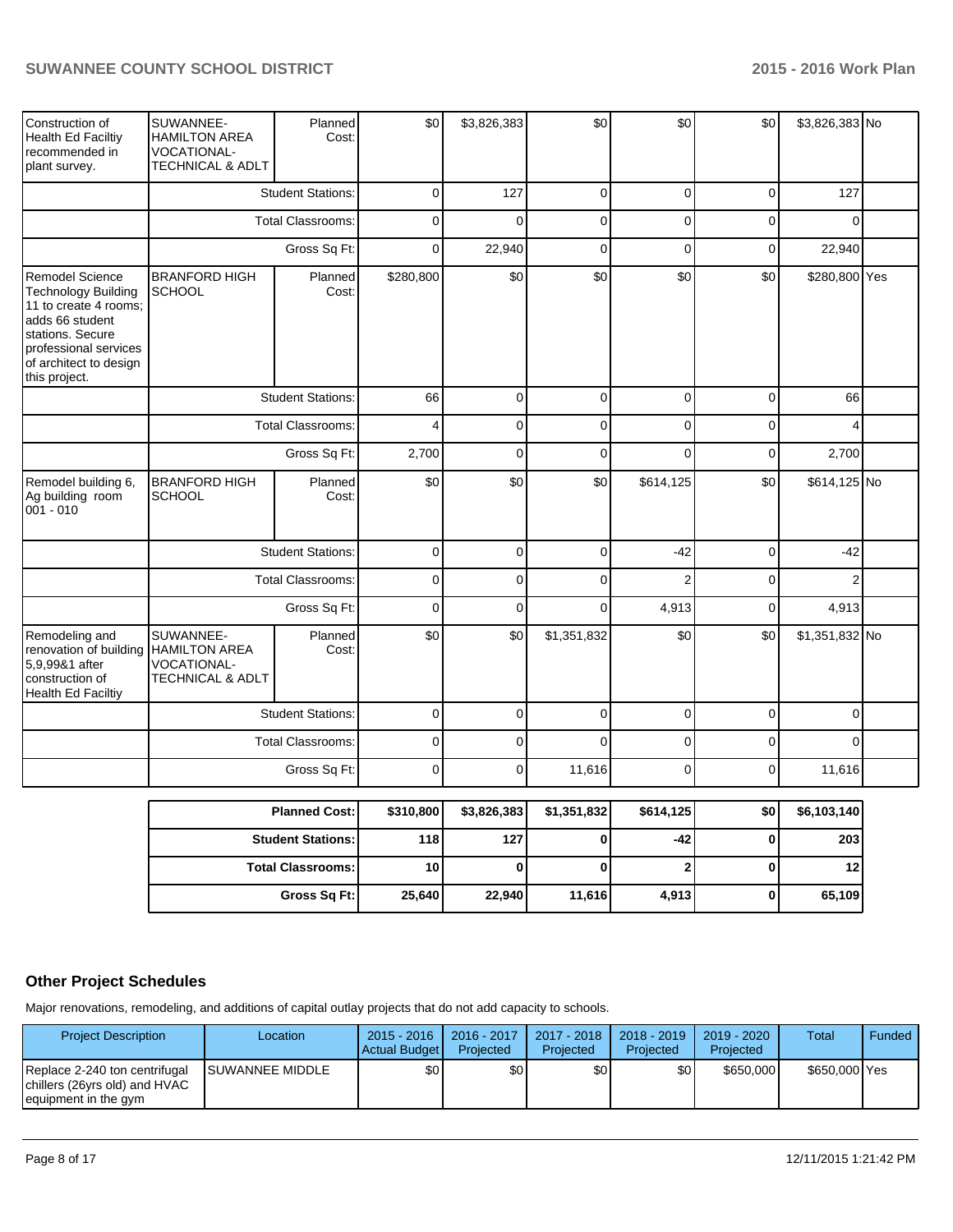| Renovation of group toilet<br>facilities in building 4 and 6                    | SUWANNEE MIDDLE                                                        | \$0       | \$0       | \$0       | \$0         | \$85,320  | \$85,320 No    |  |
|---------------------------------------------------------------------------------|------------------------------------------------------------------------|-----------|-----------|-----------|-------------|-----------|----------------|--|
| Renovation of room 201<br>(gym) Replace flooring and<br>HVAC.                   | <b>SUWANNEE SENIOR</b><br><b>HIGH</b>                                  | \$0       | \$0       | \$0       | \$681,651   | \$0       | \$681,651 No   |  |
| Replace air conditiong units on<br>Pineview wing and other areas                | <b>SUWANNEE SENIOR</b><br><b>HIGH</b>                                  | \$0       | \$0       | \$0       | \$2,052,612 | \$0       | \$2,052,612 No |  |
| Renovate HVAC in building 2<br>(Band)                                           | <b>SUWANNEE MIDDLE</b>                                                 | \$0       | \$0       | \$0       | \$55,000    | \$0       | \$55,000 Yes   |  |
| Renovate HVAC in building 3<br>office admin.                                    | SUWANNEE MIDDLE                                                        | \$0       | \$0       | \$110,000 | \$0         | \$0       | \$110,000 Yes  |  |
| Renovate HVAC in building 5.<br>(Library)                                       | SUWANNEE MIDDLE                                                        | \$0       | \$0       | \$0       | \$601,128   | \$0       | \$601,128 No   |  |
| Renovate HVAC in building 8<br>(Multi Purpose and dining)                       | SUWANNEE MIDDLE                                                        | \$0       | \$269,928 | \$0       | \$0         | \$0       | \$269,928 Yes  |  |
| Renovate HVAC in building 9<br>(Vocational Wing)                                | <b>SUWANNEE MIDDLE</b>                                                 | \$97,000  | \$0       | \$0       | \$0         | \$0       | \$97,000 Yes   |  |
| Replace existing chiller                                                        | <b>BRANFORD</b><br><b>ELEMENTARY</b>                                   | \$0       | \$0       | \$0       | \$175,000   | \$0       | \$175,000 Yes  |  |
| Purchase and install a standby<br>generator for new IT/trans<br>office building | <b>TRANSPORTATION &amp;</b><br><b>MAINTENANCE</b><br><b>DEPARTMENT</b> | \$65,000  | \$0       | \$0       | \$0         | \$0       | \$65,000 Yes   |  |
| Replace seating in auditorium.                                                  | <b>BRANFORD HIGH</b><br><b>SCHOOL</b>                                  | \$100,000 | \$0       | \$0       | \$0         | \$0       | \$100,000 Yes  |  |
| Restroom facility at baseball<br>and football practice area                     | <b>SUWANNEE MIDDLE</b>                                                 | \$60,000  | \$0       | \$0       | \$0         | \$0       | \$60,000 Yes   |  |
| Finish developing soccor field,<br>lights, fence, score board and<br>restroom   | <b>SUWANNEE SENIOR</b><br><b>HIGH</b>                                  | \$100,000 | \$0       | \$0       | \$0         | \$0       | \$100,000 Yes  |  |
| Resurface tennis courts                                                         | <b>SUWANNEE SENIOR</b><br><b>HIGH</b>                                  | \$0       | \$65,000  | \$0       | \$0         | \$0       | \$65,000 Yes   |  |
| Replace HVAC in Building 10<br>Ag Wing                                          | <b>SUWANNEE MIDDLE</b>                                                 | \$75,000  | \$0       | \$0       | \$0         | \$0       | \$75,000 Yes   |  |
| Re-Roof Section A of Building 1                                                 | <b>SUWANNEE</b><br><b>INTERMEDIATE</b>                                 | \$0       | \$0       | \$0       | \$0         | \$245,000 | \$245,000 Yes  |  |
| Re-Roof Section B of Building 1                                                 | <b>SUWANNEE</b><br><b>INTERMEDIATE</b>                                 | \$170,000 | \$0       | \$0       | \$0         | \$0       | \$170,000 Yes  |  |
| Re-Roof Section C-D of<br>Building 1                                            | <b>SUWANNEE</b><br><b>INTERMEDIATE</b>                                 | \$80,000  | \$0       | \$0       | \$0         | \$0       | \$80,000 Yes   |  |
| Re-Roof -SPS built in 74 last re<br>roofed in 94                                | <b>SUWANNEE PRIMARY</b><br>SCHOOL                                      | \$0       | \$0       | \$275,000 | \$275,000   | \$0       | \$550,000 Yes  |  |
| Replace intercom system<br>20yrs old in 2014                                    | <b>BRANFORD HIGH</b><br><b>SCHOOL</b>                                  | \$0       | \$0       | \$0       | \$65,000    | \$0       | \$65,000 Yes   |  |
| Replace intercom and bell<br>system. Obsolete system parts<br>not available.    | <b>SUWANNEE SENIOR</b><br><b>HIGH</b>                                  | \$65,000  | \$0       | \$0       | \$0         | \$0       | \$65,000 Yes   |  |
| Replace sewage lift station and<br>grease trap                                  | SUWANNEE PRIMARY<br><b>SCHOOL</b>                                      | \$155,000 | \$0       | \$0       | \$0         | \$0       | \$155,000 Yes  |  |
| Re-Roof north section of<br>building 1                                          | SUWANNEE SENIOR<br>HIGH                                                | \$0       | \$0       | \$0       | \$525,000   | \$0       | \$525,000 No   |  |
| Provide hand rails at SHS<br>stadium for isle ways                              | <b>SUWANNEE SENIOR</b><br>HIGH                                         | \$25,000  | \$0       | \$0       | \$0         | \$0       | \$25,000 Yes   |  |
| Secure architectural services to<br>remodel the main entrance for<br>security   | <b>BRANFORD</b><br>ELEMENTARY                                          | \$10,000  | \$0       | \$0       | \$0         | \$0       | \$10,000 Yes   |  |
| Secure architectural services to<br>remodel the front entrance for<br>security  | <b>SUWANNEE</b><br><b>ELEMENTARY</b>                                   | \$10,000  | \$0       | \$0       | \$0         | \$0       | \$10,000 Yes   |  |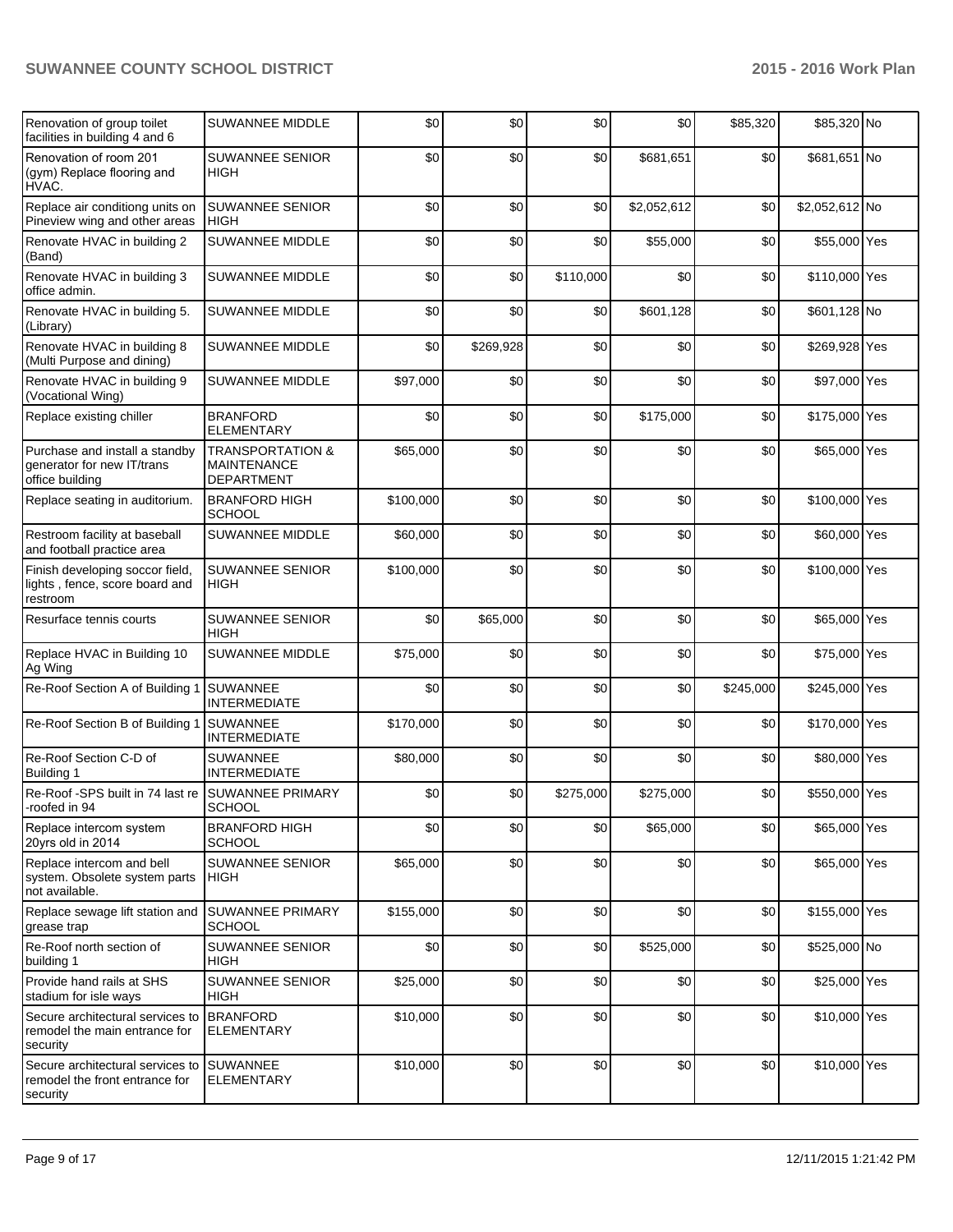| Re-roof Business Building                                               | <b>SUWANNEE-HAMILTON</b><br><b>AREA VOCATIONAL-</b><br><b>TECHNICAL &amp; ADLT</b> | \$65,000    | \$0 <sub>1</sub> | \$0       | \$0         | \$0 <sub>l</sub> | \$65,000 Yes |  |
|-------------------------------------------------------------------------|------------------------------------------------------------------------------------|-------------|------------------|-----------|-------------|------------------|--------------|--|
| Replace 7 roof top package Air<br>Cond Units 20+ years old              | <b>SUWANNEE PRIMARY</b><br><b>SCHOOL</b>                                           | \$0         | \$0              | \$0       | \$0'        | \$475,000        | \$475,000 No |  |
| Replace 2 original Air Handlers<br>in Auditorium                        | <b>BRANFORD HIGH</b><br><b>ISCHOOL</b>                                             | \$20,000    | \$0 <sub>1</sub> | \$0       | \$0         | \$0 <sub>1</sub> | \$20,000 Yes |  |
| Add additional set of handrails<br>to home side of football<br>stadium. | <b>BRANFORD HIGH</b><br><b>SCHOOL</b>                                              | \$5,000     | \$0              | \$0       | \$0         | \$0              | \$5,000 Yes  |  |
|                                                                         |                                                                                    | \$1,102,000 | \$334,928        | \$385,000 | \$4,430,391 | \$1,455,320      | \$7,707,639  |  |

# **Additional Project Schedules**

Any projects that are not identified in the last approved educational plant survey.

Nothing reported for this section.

### **Non Funded Growth Management Project Schedules**

Schedule indicating which projects, due to planned development, that CANNOT be funded from current revenues projected over the next five years.

Nothing reported for this section.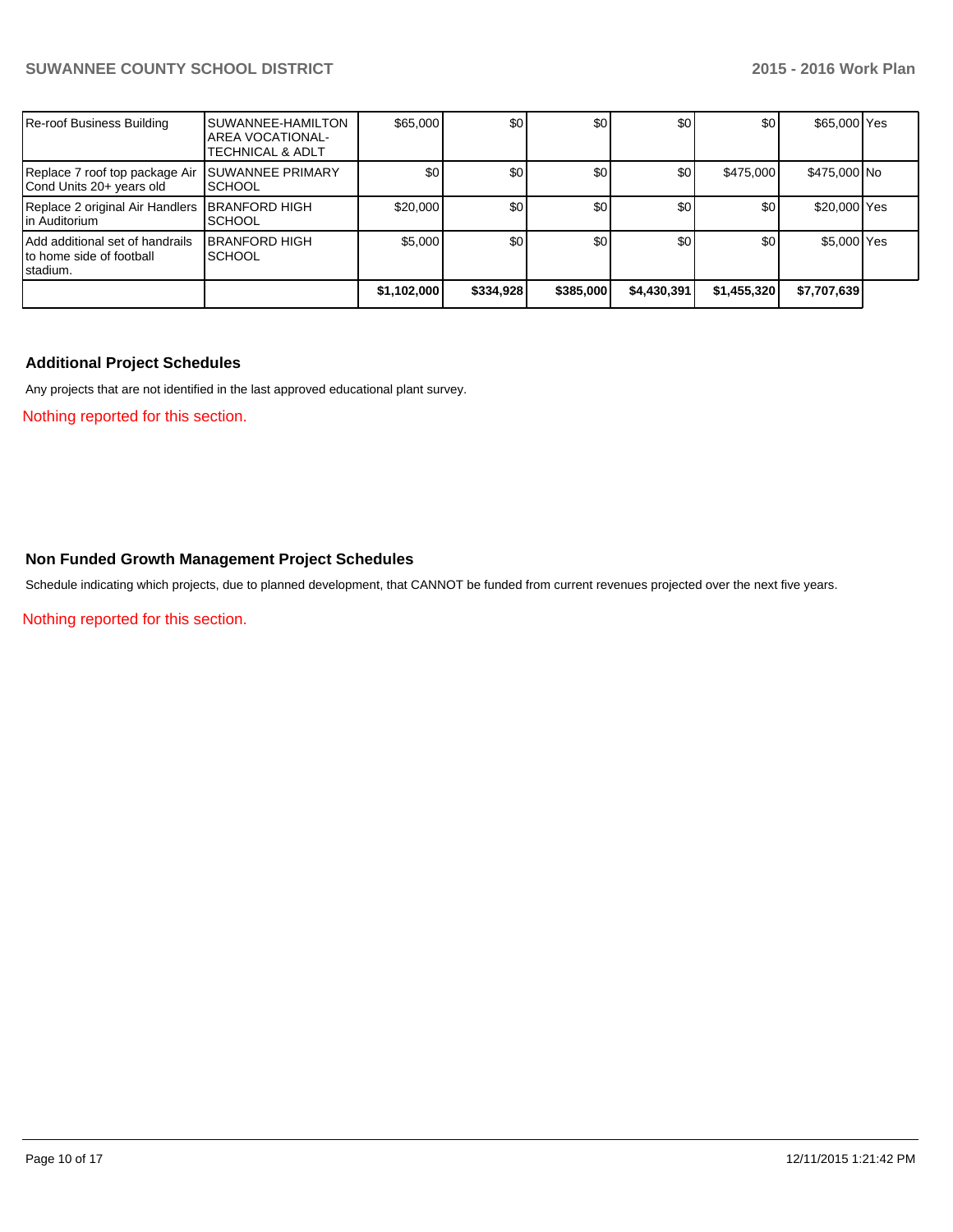# **Tracking**

# **Capacity Tracking**

| Location                                                             | $2015 -$<br>2016 Satis.<br>Stu. Sta. | Actual<br>$2015 -$<br>2016 FISH<br>Capacity | Actual<br>$2014 -$<br>2015<br><b>COFTE</b> | # Class<br><b>Rooms</b> | Actual<br>Average<br>$2015 -$<br><b>2016 Class</b><br><b>Size</b> | Actual<br>$2015 -$<br>2016<br><b>Utilization</b> | <b>New</b><br>Stu.<br>Capacity | <b>New</b><br>Rooms to<br>be<br>Added/Re<br>moved | Projected<br>$2019 -$<br>2020<br><b>COFTE</b> | Projected<br>$2019 -$<br>2020<br><b>Utilization</b> | Projected<br>$2019 -$<br>2020 Class<br><b>Size</b> |
|----------------------------------------------------------------------|--------------------------------------|---------------------------------------------|--------------------------------------------|-------------------------|-------------------------------------------------------------------|--------------------------------------------------|--------------------------------|---------------------------------------------------|-----------------------------------------------|-----------------------------------------------------|----------------------------------------------------|
| <b>SUWANNEE PRIMARY</b><br><b>SCHOOL</b>                             | 1,145                                | 1,145                                       | 785                                        | 60                      | 13                                                                | 69.00 %                                          | $\Omega$                       | 0                                                 | 795                                           | 69.00 %                                             | 13                                                 |
| SUWANNEE-HAMILTON<br>AREA VOCATIONAL-<br><b>TECHNICAL &amp; ADLT</b> | 462                                  | 554                                         | 111                                        | 25                      | $\vert$                                                           | 20.00 %                                          | $\Omega$                       | ∩                                                 | 121                                           | 22.00 %                                             | 5                                                  |
| <b>SUWANNEE</b><br><b>INTERMEDIATE</b>                               | 777                                  | 777                                         | 667                                        | 42                      | 16                                                                | 86.00 %                                          | $\Omega$                       | $\Omega$                                          | 678                                           | 87.00 %                                             | 16                                                 |
| <b>SUWANNEE SENIOR</b><br><b>HIGH</b>                                | 1,730                                | 1,643                                       | 1,116                                      | 70                      | 16                                                                | 68.00 %                                          | $\Omega$                       | $\Omega$                                          | 1,126                                         | 69.00 %                                             | 16                                                 |
| <b>SUWANNEE MIDDLE</b>                                               | 1,300                                | 1,170                                       | 988                                        | 56                      | 18                                                                | 84.00 %                                          | $\Omega$                       | $\Omega$                                          | 988                                           | 84.00%                                              | 18                                                 |
| <b>BRANFORD HIGH</b><br><b>SCHOOL</b>                                | 962                                  | 865                                         | 692                                        | 41                      | 17                                                                | 80.00 %                                          | $\Omega$                       | $\Omega$                                          | 712                                           | 82.00 %                                             | 17                                                 |
| <b>BRANFORD</b><br>ELEMENTARY                                        | 756                                  | 756                                         | 684                                        | 41                      | 17                                                                | 91.00 %                                          | $\Omega$                       | $\Omega$                                          | 700                                           | 93.00 %                                             | 17                                                 |
| <b>SUWANNEE</b><br><b>ELEMENTARY</b>                                 | 827                                  | 827                                         | 785                                        | 44                      | 18                                                                | 95.00 %                                          | $\Omega$                       | 0                                                 | 796                                           | 96.00 %                                             | 18                                                 |
|                                                                      | 7,959                                | 7,737                                       | 5,827                                      | 379                     | 15 <sub>l</sub>                                                   | 75.32 %                                          | 0                              | 0                                                 | 5,916                                         | 76.46 %                                             | 16                                                 |

The COFTE Projected Total (5,916) for 2019 - 2020 must match the Official Forecasted COFTE Total (5,916 ) for 2019 - 2020 before this section can be completed. In the event that the COFTE Projected Total does not match the Official forecasted COFTE, then the Balanced Projected COFTE Table should be used to balance COFTE.

| Projected COFTE for 2019 - 2020 |       |
|---------------------------------|-------|
| Elementary (PK-3)               | 1,953 |
| Middle $(4-8)$                  | 2,395 |
| High (9-12)                     | 1,568 |
|                                 | 5,916 |

| <b>Grade Level Type</b> | <b>Balanced Projected</b><br>COFTE for 2019 - 2020 |
|-------------------------|----------------------------------------------------|
| Elementary (PK-3)       |                                                    |
| Middle $(4-8)$          |                                                    |
| High (9-12)             |                                                    |
|                         | 5,916                                              |

### **Relocatable Replacement**

Number of relocatable classrooms clearly identified and scheduled for replacement in the school board adopted financially feasible 5-year district work program.

| Location                               | $2015 - 2016$ | 2016 - 2017 | $2017 - 2018$ | $2018 - 2019$ | 2019 - 2020 | Year 5 Total |
|----------------------------------------|---------------|-------------|---------------|---------------|-------------|--------------|
| <b>Total Relocatable Replacements:</b> |               |             |               |               |             | 0            |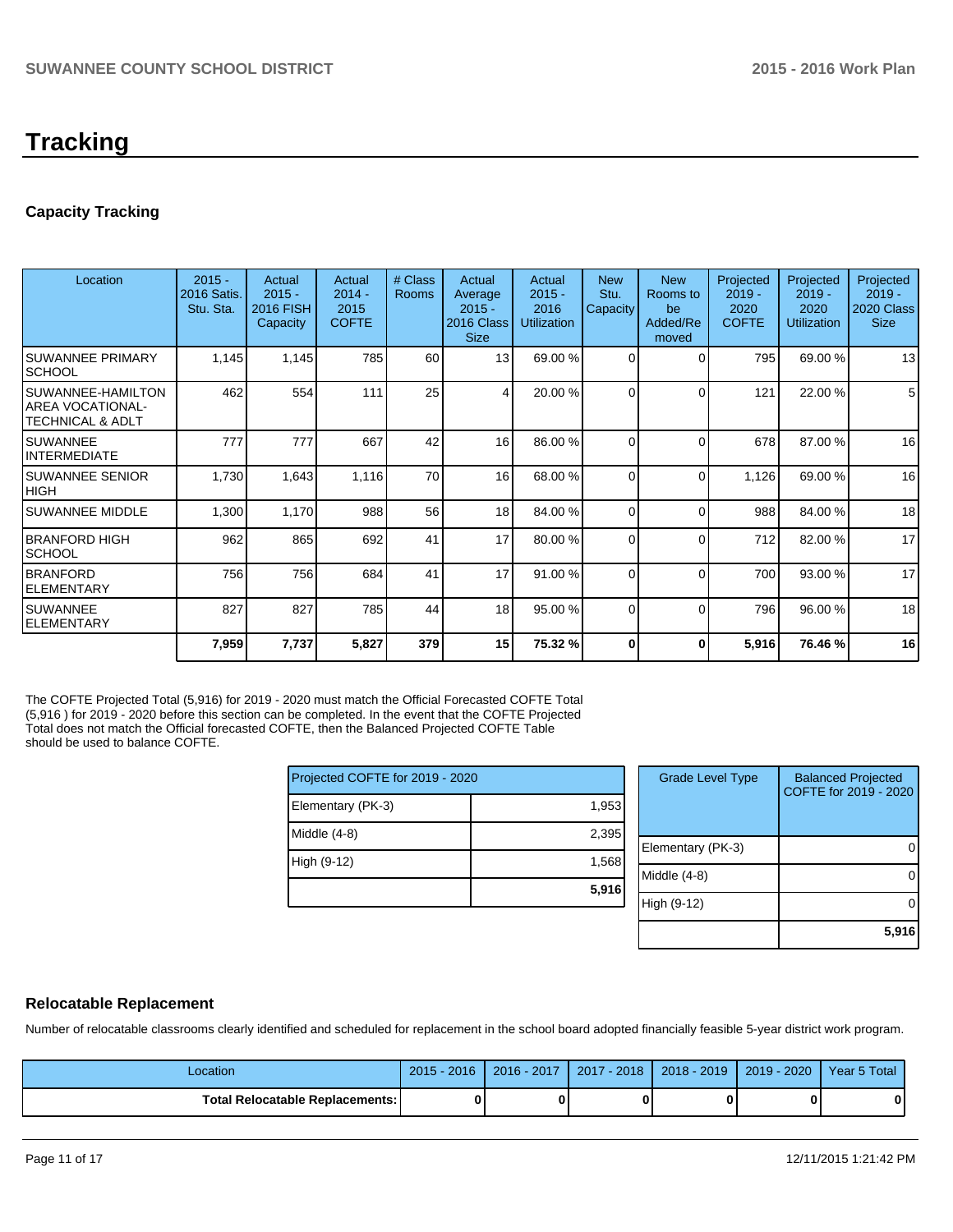### **Charter Schools Tracking**

Information regarding the use of charter schools.

Nothing reported for this section.

### **Special Purpose Classrooms Tracking**

The number of classrooms that will be used for certain special purposes in the current year, by facility and type of classroom, that the district will, 1), not use for educational purposes, and 2), the co-teaching classrooms that are not open plan classrooms and will be used for educational purposes.

| School                                 | <b>School Type</b> | $#$ of Elementary<br>K-3 Classrooms | # of Middle 4-8<br><b>Classrooms</b> | # of High $9-12$<br><b>Classrooms</b> | # of $ESE$<br><b>Classrooms</b> | # of Combo<br><b>Classrooms</b> | <b>Total</b><br><b>Classrooms</b> |
|----------------------------------------|--------------------|-------------------------------------|--------------------------------------|---------------------------------------|---------------------------------|---------------------------------|-----------------------------------|
| <b>Total Educational Classrooms: I</b> |                    |                                     |                                      |                                       |                                 |                                 |                                   |
| School                                 | <b>School Type</b> | # of Elementary<br>K-3 Classrooms   | # of Middle 4-8<br><b>Classrooms</b> | # of High $9-12$<br><b>Classrooms</b> | # of $ESE$<br>Classrooms        | # of Combo<br><b>Classrooms</b> | Total<br><b>Classrooms</b>        |
| <b>Total Co-Teaching Classrooms:</b>   |                    |                                     |                                      |                                       |                                 |                                 | 0                                 |

### **Infrastructure Tracking**

**Necessary offsite infrastructure requirements resulting from expansions or new schools. This section should include infrastructure information related to capacity project schedules and other project schedules (Section 4).**

Not Specified

**Proposed location of planned facilities, whether those locations are consistent with the comprehensive plans of all affected local governments, and recommendations for infrastructure and other improvements to land adjacent to existing facilities. Provisions of 1013.33(12), (13) and (14) and 1013.36 must be addressed for new facilities planned within the 1st three years of the plan (Section 5).**

Not Specified

**Consistent with Comp Plan?** No

### **Net New Classrooms**

The number of classrooms, by grade level and type of construction, that were added during the last fiscal year.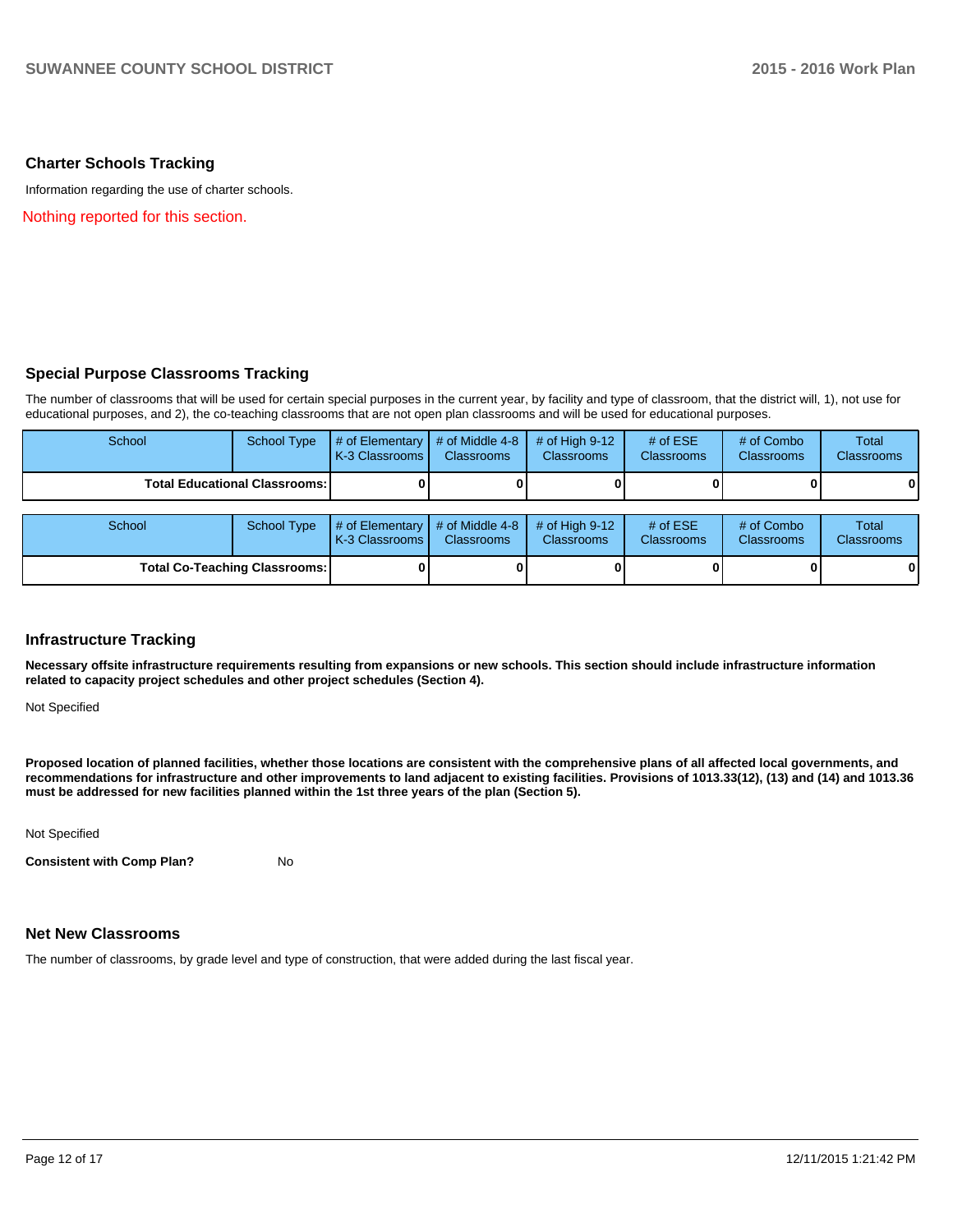| List the net new classrooms added in the 2014 - 2015 fiscal year.                                                                                       | List the net new classrooms to be added in the 2015 - 2016 fiscal<br>Ivear. |                            |                                |                        |                                                                        |                        |  |                 |
|---------------------------------------------------------------------------------------------------------------------------------------------------------|-----------------------------------------------------------------------------|----------------------------|--------------------------------|------------------------|------------------------------------------------------------------------|------------------------|--|-----------------|
| "Classrooms" is defined as capacity carrying classrooms that are added to increase<br>capacity to enable the district to meet the Class Size Amendment. |                                                                             |                            |                                |                        | Totals for fiscal year 2015 - 2016 should match totals in Section 15A. |                        |  |                 |
| Location                                                                                                                                                | $2014 - 2015$ #<br>Permanent                                                | $2014 - 2015$ #<br>Modular | $2014 - 2015$ #<br>Relocatable | $2014 - 2015$<br>Total | $2015 - 2016$ #<br>Permanent                                           | $2015 - 2016$<br>Total |  |                 |
| Elementary (PK-3)                                                                                                                                       |                                                                             |                            |                                |                        |                                                                        |                        |  | ΩI              |
| Middle $(4-8)$                                                                                                                                          |                                                                             |                            |                                |                        |                                                                        |                        |  | ΟI              |
| High (9-12)                                                                                                                                             |                                                                             |                            |                                |                        | 10 <sub>1</sub>                                                        |                        |  | 10 <sup>1</sup> |
|                                                                                                                                                         |                                                                             |                            |                                |                        | 10 <sup>1</sup>                                                        |                        |  | <b>10</b>       |

# **Relocatable Student Stations**

Number of students that will be educated in relocatable units, by school, in the current year, and the projected number of students for each of the years in the workplan.

| <b>Site</b>                                             | $2015 - 2016$ | 2016 - 2017 | 2017 - 2018 | 2018 - 2019 | 2019 - 2020 | 5 Year Average |
|---------------------------------------------------------|---------------|-------------|-------------|-------------|-------------|----------------|
| ISUWANNEE PRIMARY SCHOOL                                | 44            | 36          | 36          | 36          |             | 30             |
| SUWANNEE-HAMILTON AREA VOCATIONAL-<br>ITECHNICAL & ADLT | 102           | 94          | 94          | 94          |             | 77             |
| ISUWANNEE INTERMEDIATE                                  |               |             |             |             |             | $\overline{0}$ |
| ISUWANNEE SENIOR HIGH                                   |               |             |             |             |             | $\overline{0}$ |
| ISUWANNEE MIDDLE                                        | 88            | 96          | 96          | 96          |             | 75             |
| IBRANFORD ELEMENTARY                                    | 88            | 72          | 72          | 72          |             | 61             |
| ISUWANNEE ELEMENTARY                                    | 72            | 72          | 72          | 72          |             | 58             |
| IBRANFORD HIGH SCHOOL                                   | 25            | 24          | 24          | 24          | 0           | 19             |

| Totals for SUWANNEE COUNTY SCHOOL DISTRICT        |       |       |       |       |       |       |
|---------------------------------------------------|-------|-------|-------|-------|-------|-------|
| Total students in relocatables by year.           | 419 l | 394   | 394   | 3941  |       | 320   |
| Total number of COFTE students projected by year. | 5,829 | 5,895 | 5,870 | 5,904 | 5.916 | 5,883 |
| Percent in relocatables by year.                  | 7 % I | 7%1   | 7%1   | 7 % I | 0 % I | 5 %   |

# **Leased Facilities Tracking**

Exising leased facilities and plans for the acquisition of leased facilities, including the number of classrooms and student stations, as reported in the educational plant survey, that are planned in that location at the end of the five year workplan.

| Location             | # of Leased<br>Classrooms 2015 - I<br>2016 | <b>FISH Student</b><br><b>Stations</b> | Owner            | # of Leased<br>l Classrooms 2019 - I<br>2020 | <b>FISH Student</b><br><b>Stations</b> |
|----------------------|--------------------------------------------|----------------------------------------|------------------|----------------------------------------------|----------------------------------------|
| ISUWANNEE MIDDLE     |                                            |                                        | 44 mobil modular |                                              | 44                                     |
| ISUWANNEE ELEMENTARY |                                            |                                        | 72 mobil modular |                                              | 72 I                                   |
|                      | 61                                         | 116                                    |                  |                                              | 116                                    |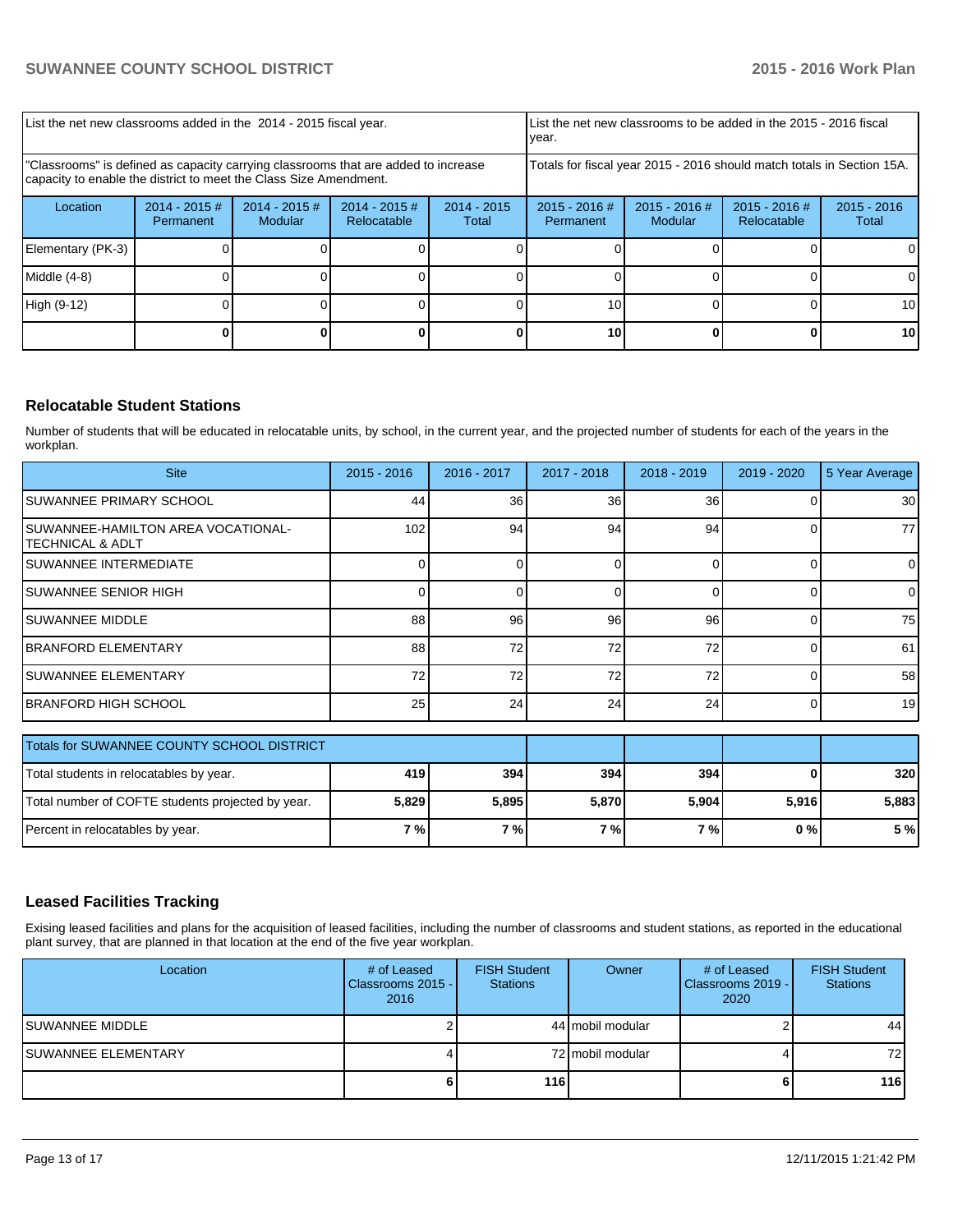# **Failed Standard Relocatable Tracking**

Relocatable units currently reported by school, from FISH, and the number of relocatable units identified as 'Failed Standards'.

Nothing reported for this section.

# **Planning**

### **Class Size Reduction Planning**

**Plans approved by the school board that reduce the need for permanent student stations such as acceptable school capacity levels, redistricting, busing, year-round schools, charter schools, magnet schools, public-private partnerships, multitrack scheduling, grade level organization, block scheduling, or other alternatives.**

The District reacts to the needs by requests made from the principals. A study by District level staff, a 3rd party or the Superintendent might identify potential possibilities.

# **School Closure Planning**

**Plans for the closure of any school, including plans for disposition of the facility or usage of facility space, and anticipated revenues.**

We have no plans to dispose of any of our satisfactory educational or ancillary facilities.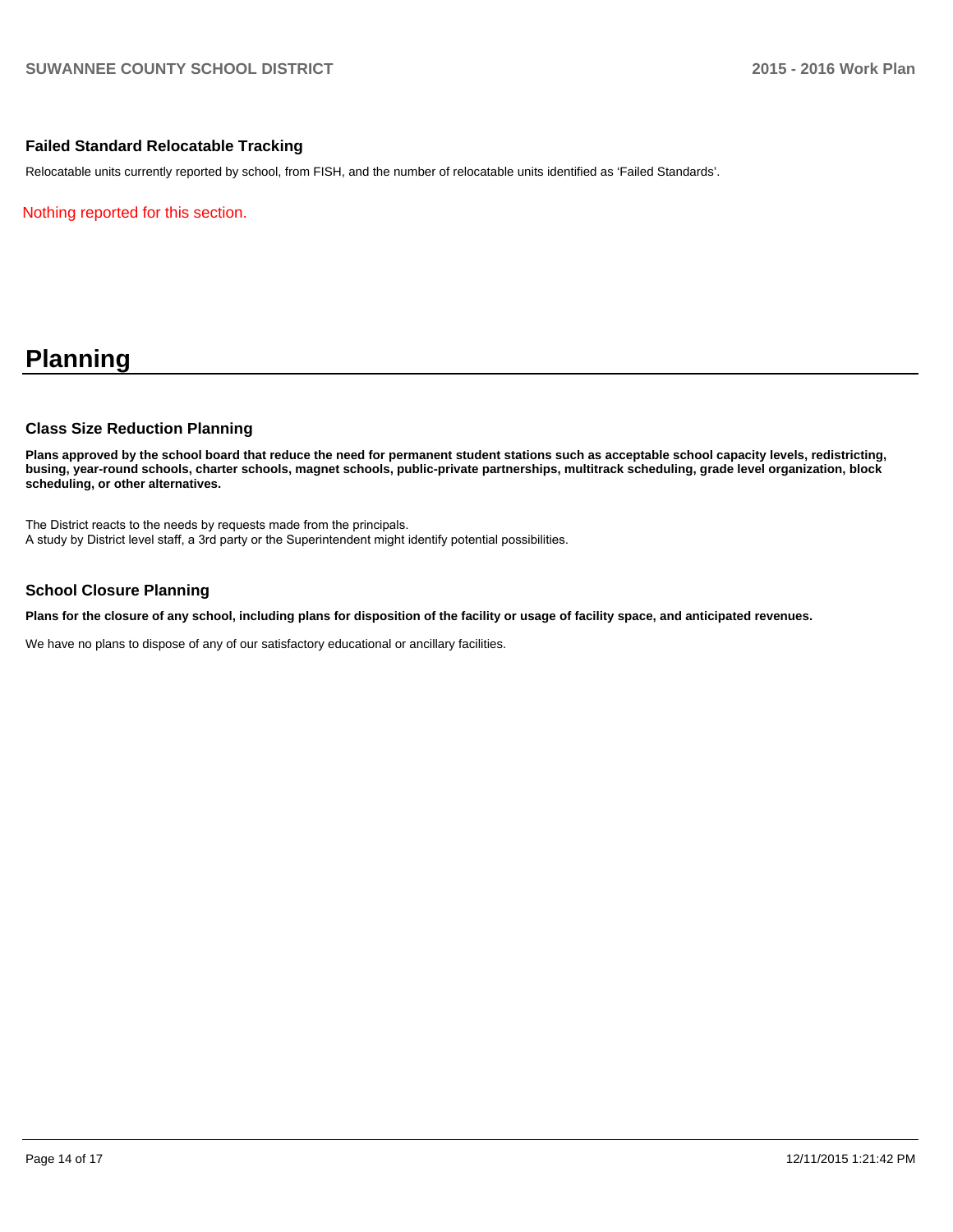# **Long Range Planning**

### **Ten-Year Maintenance**

District projects and locations regarding the projected need for major renovation, repair, and maintenance projects within the district in years 6-10 beyond the projects plans detailed in the five years covered by the work plan.

Nothing reported for this section.

### **Ten-Year Capacity**

Schedule of capital outlay projects projected to ensure the availability of satisfactory student stations for the projected student enrollment in K-12 programs for the future 5 years beyond the 5-year district facilities work program.

Nothing reported for this section.

### **Ten-Year Planned Utilization**

Schedule of planned capital outlay projects identifying the standard grade groupings, capacities, and planned utilization rates of future educational facilities of the district for both permanent and relocatable facilities.

| Grade Level Projections         | <b>FISH</b><br><b>Student</b><br><b>Stations</b> | <b>Actual 2014 -</b><br><b>2015 FISH</b><br>Capacity | Actual<br>$2014 -$<br>2015<br><b>COFTE</b> | Actual 2014 - 2015<br><b>Utilization</b> | Actual 2015 - 2016 / 2024 - 2025 new<br>Student Capacity to be added/removed | Projected 2024<br>2025 COFTE | $-$ Projected 2024 -<br>2025 Utilization |
|---------------------------------|--------------------------------------------------|------------------------------------------------------|--------------------------------------------|------------------------------------------|------------------------------------------------------------------------------|------------------------------|------------------------------------------|
| Elementary - District<br>Totals | 3,509                                            | 3,509                                                | 2,941.00                                   | 83.81 %                                  |                                                                              | 2,942                        | 83.84 %                                  |
| Middle - District Totals        | 2.343                                            | 2.108                                                | 1.730.00                                   | 82.07 %                                  |                                                                              | 1.759                        | 83.44 %                                  |
| High - District Totals          | 1.730                                            | 1,643                                                | 1.108.00                                   | 67.44 %                                  |                                                                              | 1.109                        | 67.50 %                                  |
| Other - ESE, etc                | 482                                              | 578                                                  | 69.00                                      | 11.94 %                                  |                                                                              | 70                           | 12.11 %                                  |
|                                 | 8.064                                            | 7,838                                                | 5.848.00                                   | 74.61 %l                                 |                                                                              | 5,880                        | 75.02 %                                  |

**Combination schools are included with the middle schools for student stations, capacity, COFTE and utilization purposes because these facilities all have a 90% utilization factor. Use this space to explain or define the grade groupings for combination schools.**

No comments to report.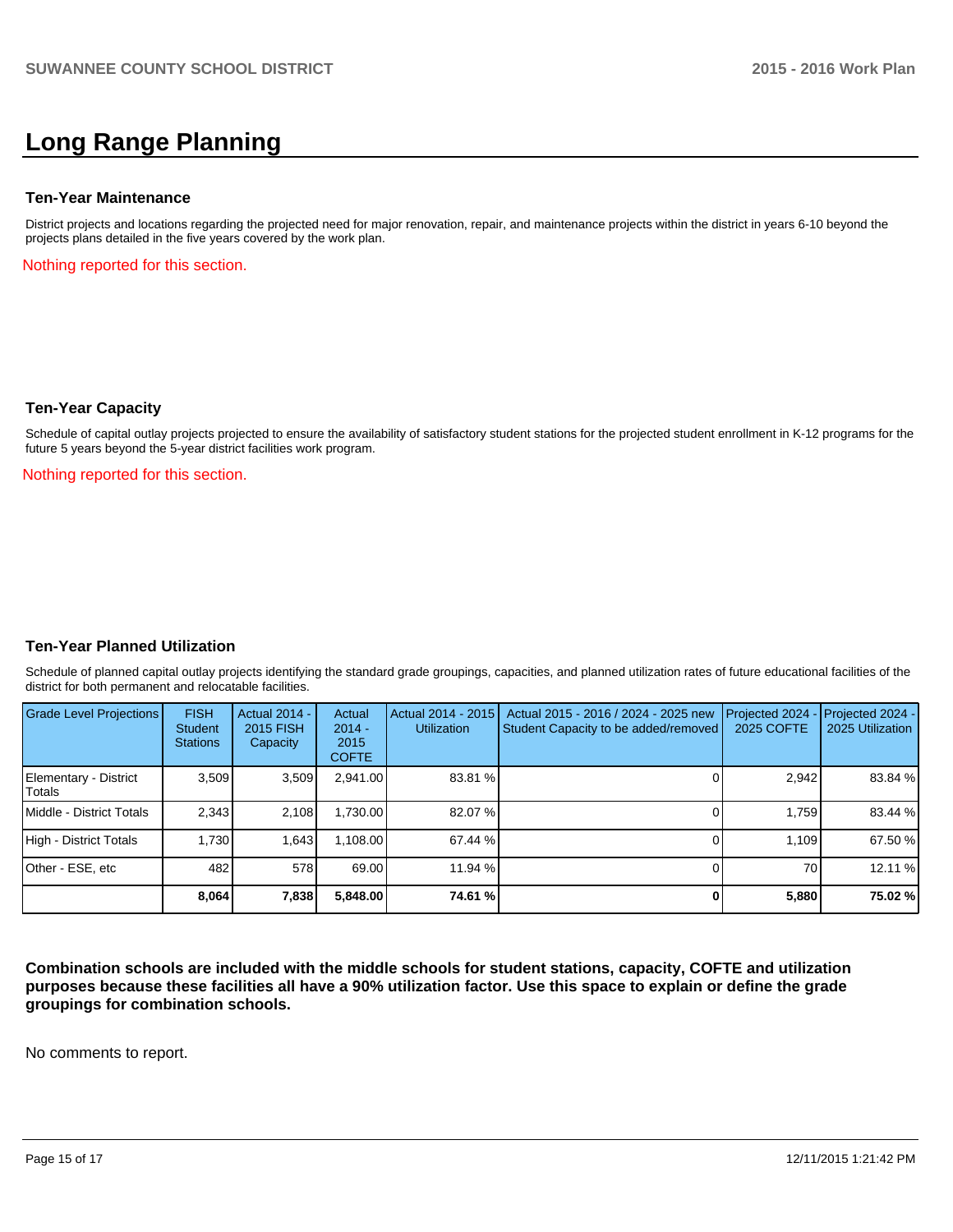### **Ten-Year Infrastructure Planning**

**Proposed Location of Planned New, Remodeled, or New Additions to Facilities in 06 thru 10 out years (Section 28).**

Nothing reported for this section.

Plans for closure of any school, including plans for disposition of the facility or usage of facility space, and anticipated revenues in the 06 thru 10 out **years (Section 29).**

Nothing reported for this section.

### **Twenty-Year Maintenance**

District projects and locations regarding the projected need for major renovation, repair, and maintenance projects within the district in years 11-20 beyond the projects plans detailed in the five years covered by the work plan.

Nothing reported for this section.

# **Twenty-Year Capacity**

Schedule of capital outlay projects projected to ensure the availability of satisfactory student stations for the projected student enrollment in K-12 programs for the future 11-20 years beyond the 5-year district facilities work program.

Nothing reported for this section.

### **Twenty-Year Planned Utilization**

Schedule of planned capital outlay projects identifying the standard grade groupings, capacities, and planned utilization rates of future educational facilities of the district for both permanent and relocatable facilities.

| <b>Grade Level Projections</b>   | <b>FISH</b><br><b>Student</b><br><b>Stations</b> | <b>Actual 2014 -</b><br>2015 FISH<br>Capacity | Actual<br>$2014 -$<br>2015<br><b>COFTE</b> | Actual 2014 - 2015<br>Utilization | Actual 2015 - 2016 / 2034 - 2035 new<br>Student Capacity to be added/removed | Projected 2034<br>2035 COFTE | Projected 2034 -<br>2035 Utilization |
|----------------------------------|--------------------------------------------------|-----------------------------------------------|--------------------------------------------|-----------------------------------|------------------------------------------------------------------------------|------------------------------|--------------------------------------|
| Elementary - District<br> Totals | 3,509                                            | 3,509                                         | 2,941.00                                   | 83.81 %                           |                                                                              |                              | 0.00%                                |
| <b>IMiddle - District Totals</b> | 2.343                                            | 2.108                                         | 1,730.00                                   | 82.07 %                           |                                                                              |                              | 0.00%                                |
| High - District Totals           | 1.730                                            | 1.643                                         | 1,108.00                                   | 67.44 %                           |                                                                              |                              | 0.00%                                |
| Other - ESE, etc                 | 482                                              | 578                                           | 69.00                                      | $11.94\%$                         |                                                                              |                              | 0.00%                                |
|                                  | 8,064                                            | 7,838                                         | 5,848.00                                   | 74.61 %l                          |                                                                              |                              | 0.00%                                |